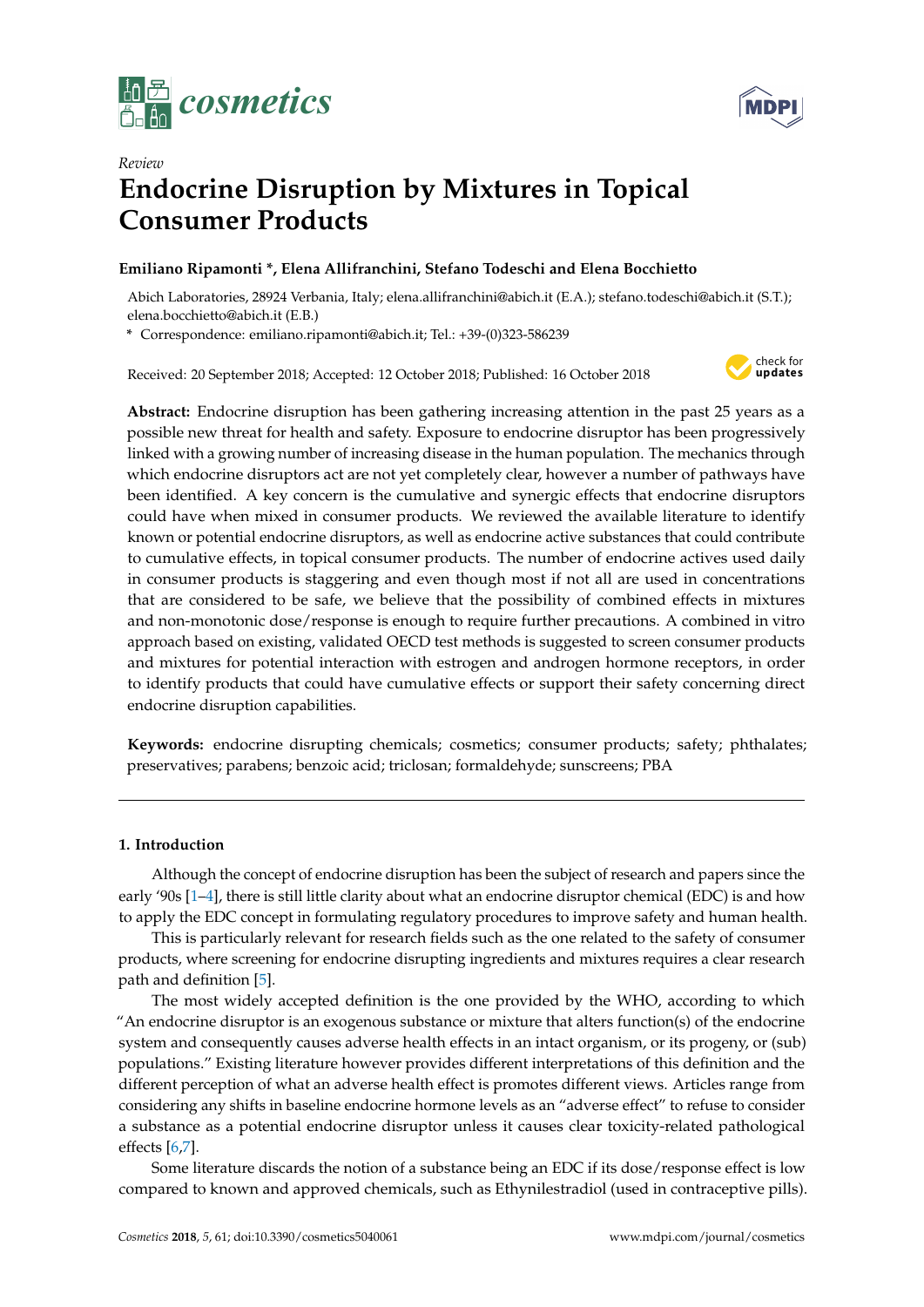However, this approach does not consider the fact that the dose/response of many EDCs have been repeatedly stated to be non-monotonic [\[7](#page-14-4)[–9\]](#page-14-5), thus making a dose/response comparison impossible. Low-dose endocrine activity is to be expected [\[7](#page-14-4)[–10\]](#page-15-0). Furthermore, the fact that a substance with endocrine biological activity is accepted for pharmaceutical use does not imply that its effect can be used as a comparison for other chemicals or mixtures. In the aforementioned example, the fact that Ethynilestradiol has been considered safe as a contraceptive does not imply that similar substances, or even ethynilestradiol itself, are to be considered safe overall. A substance with similar or even much lower effects on the reproductive cycle should still be regarded as an EDC when used outside this intended purpose. While a substance that blocks reproduction may be viewed as safe as an ingredient for a contraceptive, it is clear that a reduction or loss of fertility should be interpreted as an "adverse effect" when resulting from a mixture not specifically designed for this, such as a cosmetic, a medical device or a drug with another purpose.

Measuring adverse effects or EDCs according to the current definition can be extremely complex, as adverse effects can appear decades later, or in progeny, or even by accumulation after several generations [\[5,](#page-14-2)[11\]](#page-15-1). Effects can be irrelevant in individuals or small cohorts but produce significant consequences in large populations (i.e., drops in fertility across animal species) and only be measured by epidemiological studies [\[12\]](#page-15-2). A further challenge is understanding just how EDCs are able to program an organism to produce pathological effects later in life or in future generations by acting during development. Current research is looking into epigenetic effects of EDCs to evaluate pathological programming [\[11](#page-15-1)[,13](#page-15-3)[,14\]](#page-15-4).

Therefore, it is imperative to find a common definition of what an endocrine disruptor is and to design and validate methods to assess substances or mixtures for endocrine effects. Consequences of the Exposure to EDCs are varied and even "weak" endocrine active substances can have complex interactions and effects when supplied in mixtures [\[8,](#page-14-6)[15,](#page-15-5)[16\]](#page-15-6). As such, any mixture including two or more substances with potential endocrine activity should be regarded as a potential EDC and tested as such, since the non-linear, non-monotonic interaction of two or more ingredients can result in endocrine disruption even if the concentration of each of them has been proven safe individually [\[17\]](#page-15-7).

Another concern is related to the accumulation of potential endocrine disruptors caused by their persistence, be it in the exposed organism or in the environment. The list of substances being screened as potential EDCs include several molecules that are extremely resistant to degradation, especially liposoluble chemicals. Several persistent organic pollutants have been linked with endocrine disruption [\[18\]](#page-15-8) and substances that have been banned in most countries are still found to bioaccumulate in alarming concentration in several organisms, including humans, resulting in adverse reproductive effects.

On the other hand, it is clearly necessary to avoid demonizing a class of chemicals, or a category of products, based on the presence of endocrine agonists and antagonists in it. Doing so would lead to consider an almost unlimited number of compounds as EDCs.

The overall concern about endocrine disruptors is linked to three strands of evidence: the increasing incidence of several endocrine-related disorders in humans, the existing endocrine-related effects in the wildlife and the correlation between EDCs and known pathologies in laboratory studies.

The focus of the present article consists in reviewing the existing literature to provide an overview of EDCs and their effects, focusing on providing an overview of potential EDCs and endocrine active substances used in topical use consumer products such as cosmetics or medical devices, as well as the possible solutions to reduce the related health risks.

#### **2. State of the Science and Regulatory Framework**

To date, significant knowledge gaps exist concerning endocrine disruption. Screening known molecules for endocrine activity and endocrine disruption is a monumental work that will take several more years of work by the scientific community. Investigating the potential effect of mixtures and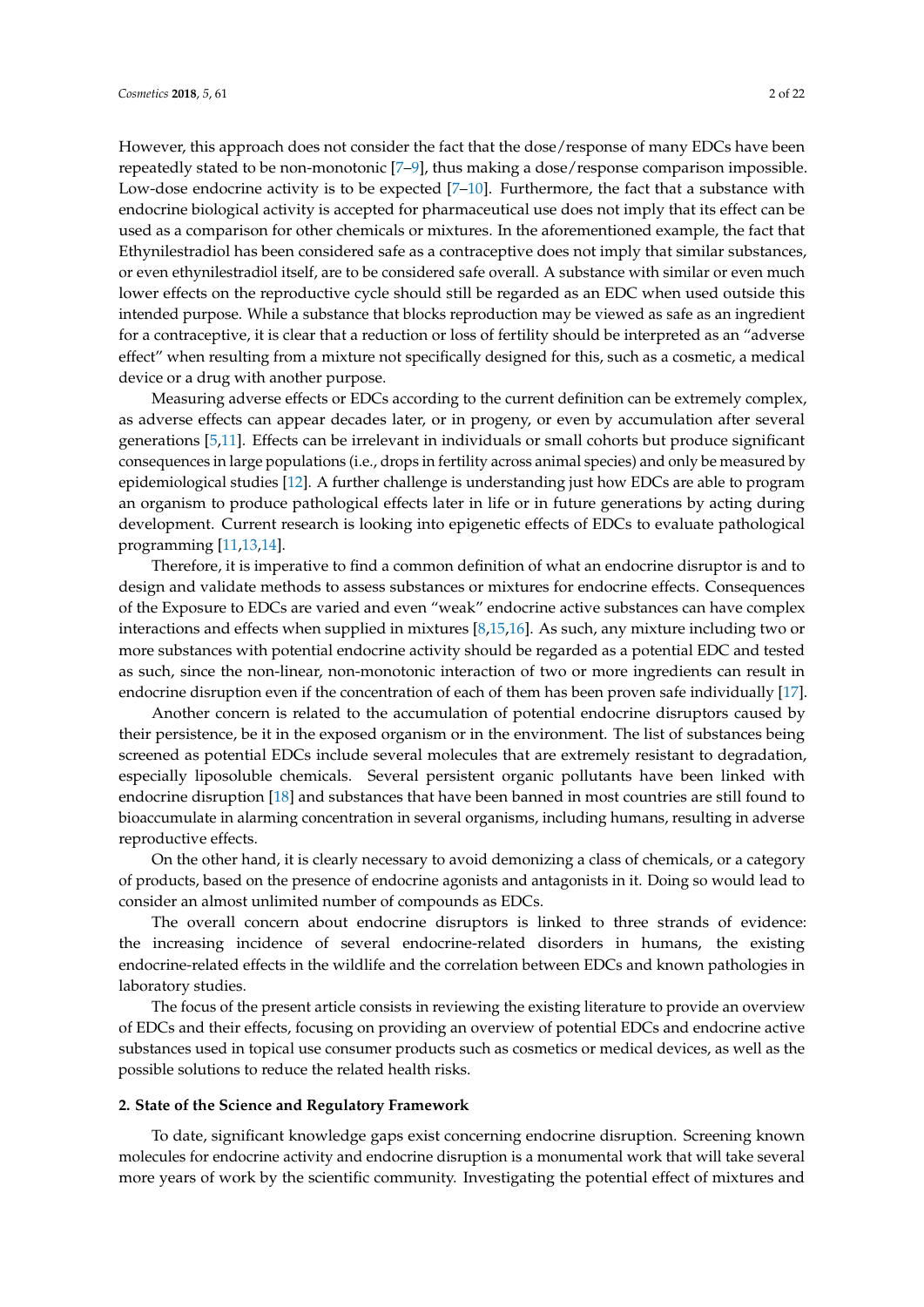combination of such molecules will take even longer. Epidemiological studies are long term by definition, especially when reproductive or generational effects are taken into account [\[12\]](#page-15-2). Linking known pathologies to endocrine disruption is also complex, due to the multifactorial nature of those pathologies themselves as well as to the intrinsic risks of such an analysis. The fact that exposure to endocrine disruptors is fundamentally ubiquitous worldwide generates bias in population analyses and epidemiological studies, especially since the lack of an unexposed "control" population increases the risk of confounding causality and simultaneity.

The existing regulatory framework concerning endocrine disruptors is therefore necessarily focused on validate agreeable methods to identify and test EDCs, on screening an increasing list of potential endocrine actives prioritizing them according to the likelihood of their action and secondary risk factors such as bioaccumulation and environmental persistence and on providing safety assessments for known substances.

The European Commission has a strategy on endocrine disruptors since 1999, which resulted in criteria to identify substances with endocrine disrupting properties being added to the Plant Protection Products Regulation (EC 1107/2009) and to the Biocidal Products Regulation (EU 528/2012) [\[19\]](#page-15-9). Additional references to EDCs were mead in regulation EC 1907/2006 concerning the Registration, Evaluation, Authorization and Restriction of Chemicals (REACH), in Regulation EC 1223/2009 on cosmetic products and in the EU Regulation on Food Contact Materials. The Commission and Member States continue to participate in the OECD—Endocrine Disruptor Testing and Assessment Task Force (EDTA), which was set up in 1998 with the goal of developing agreed test methods for endocrine disruptors.

The European Chemical Agency (ECHA) and European Food Safety Authority (EFSA) subsequently provided a Guidance document for the identification of endocrine disruptors in the context of Regulations (EU) No 528/2012 and (EC) No 1107/2009 that was recently adopted in June 2018 [\[20\]](#page-15-10). This guideline also identifies a selection of substances falling under the REACH regulation, the cosmetics products regulation and the water framework directive, for which data are available.

Similarly, the US Environmental Protection Agency (EPA) promoted an Endocrine Disruptor Screening Program (EDSP) since 1996, with the combined objective of validating endocrine disruptor screening tests and setting a priority list of chemicals to undergo testing. The action resulted in a draft of the initial list of chemicals to be tested in 2007 and later in a finalized list for tier 1 screening in 2009.

The World Health Organization (WHO) also provided documents to support decision makers, including two "State of the Science on Endocrine Disruption Chemicals" documents in 2002 and 2013.

To date, it is however recognized that globally agreed test methods for endocrine disrupting effects do not yet exist, although scientific tools and laboratory methods are available [\[7\]](#page-14-4). Some OECD methods have been developed for in vitro screening: test guides no. 455, 456, 457, 458, (see Section [5\)](#page-4-0). Furthermore, there are no viable laboratory models to screen for several human health effects and target organs at the same time.

Ongoing research will take many years to provide a complete response to EDCs and however complete the data on endocrine disrupting molecules may become, the need to test mixtures such as consumer products for cumulative effects will remain. Consequently, a key focus will have to be the validation of test methods to screen mixtures and finished products.

#### **3. Endocrine Disruptors and Human Health**

EDCs have been linked to a wide range of pathologies and long-term effects [\[21\]](#page-15-11). This include a wide range of direct endocrine and reproductive effects such as infertility, defects in gametogenesis, structural changes in sexual organs (endometriosis, hypospadias and so forth), alteration in the normal onset of puberty and puberty-related development. Further effects include alteration of the insulin response leading to diabetes, metabolic syndromes and obesity [\[22\]](#page-15-12), as well as the promotion of breast, testicle and prostate cancer [\[23\]](#page-15-13).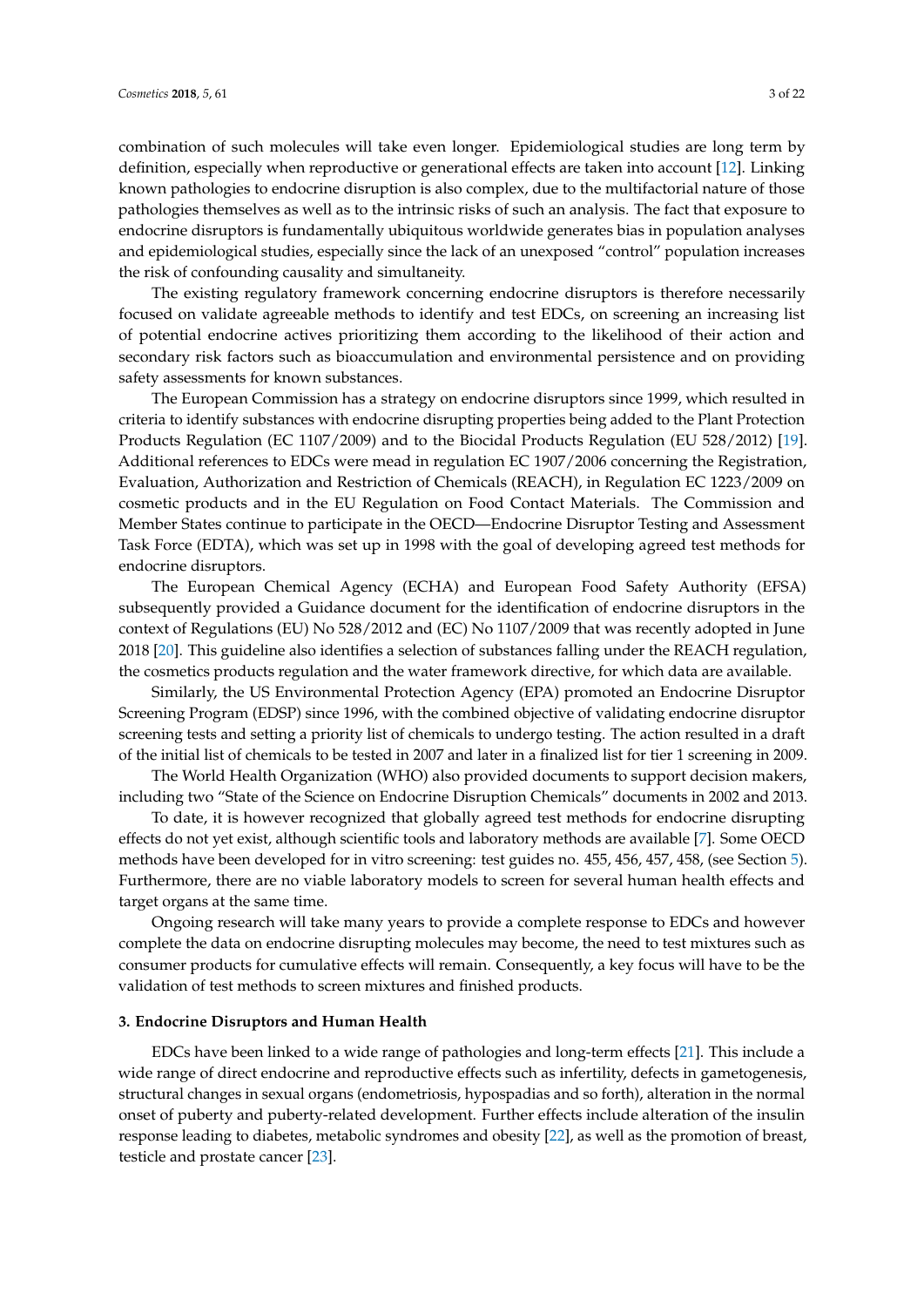EDCs have also been investigated for their role in immune and autoimmune diseases and their developmental effect have been correlated to brain development problems and nervous system diseases such as Alzheimer, Parkinson and ADHD. Furthermore, a role of EDCs has been studied in correlation with the increasing incidence of asthma, hypertension and strokes [\[21](#page-15-11)[,24](#page-15-14)[,25\]](#page-15-15).

Human disease trends investigated by the WHO showed a significant increase of reproductive problems and in EDCs-related cancer forms in the past 50 years (WHO State of the Science report, 2012) and a significant decrease in human fertility rates in several areas of the world. The potential effect of endocrine disruption in development and in the transmission of environment-derived cancer predisposition also plays a relevant role in the current epigenetic model of carcinogenesis [\[26\]](#page-15-16). Indeed, effects of endocrine disrupting chemicals may be transmitted to further generations through germline epigenetic modifications or from continued exposure of offspring to environmental exposure [\[21\]](#page-15-11).

Several studies [\[18,](#page-15-8)[27](#page-15-17)[–29\]](#page-15-18) linked EDCs to antiandrogenic effects and male sexual disorders, including loss of fertility. Existing circumstantial evidence in human and laboratory studies on animals point to the fact that pathologies such as cryptorchidism, hypospadias, testicular cancer and reduced semen quality may be linked to the exposure to androgen antagonists during fetal development, however further research is needed. The proven correlation between anti-androgenic and estrogenic EDCs and testicular dysgenesis in laboratory rats is not sufficient evidence of a similar impact on the human population.

Similarly, some EDCs were linked to decreased fertility and diminished ovarian reserves in women [\[30–](#page-16-0)[34\]](#page-16-1). Animal studies confirmed that EDC exposure can affect mammary gland and uterine development, both in terms of timing and in terms of morphological changes and in silico analyses contributed to predict the mechanics behind this [\[16](#page-15-6)[,35](#page-16-2)[,36\]](#page-16-3). It is still debated however whether animal models can be accurate predictors of the effect of the same substances in humans. Data correlating EDCs to premature puberty and sexual development, adverse pregnancy outcomes and reproductive anomalies in human are still mostly missing, mainly because of the difficulties implied in relating exposure to substances and reliable measures of these parameters. Further reproductive effects of EDCs have been linked with lower weight at birth, premature birth, development effects and behavioral changes.

EDCs have also been linked with abnormal sex ratios in births, resulting in a disproportion of female births as compared to male births in humans. Similar sex ratios imbalances have been observed in sea organisms, including fishes and mollusks.

Epidemiological studies add to evidence that EDCs influence the risk of breast cancer [\[8,](#page-14-6)[9](#page-14-5)[,37](#page-16-4)[–41\]](#page-16-5), prostate cancer and testicular cancer [\[37](#page-16-4)[,42](#page-16-6)[,43\]](#page-16-7). The mechanics of this effect are not yet completely clear and will require further research.

The link between endocrine disruption and adverse effects on neurogenesis is not widely understood, although several insights were provided about action through several classes of receptors, with the best documented direct pathways being reported for nuclear steroid and xenobiotic receptors [\[44](#page-16-8)[,45\]](#page-16-9).

Animal studies investigated the effect of known or potential EDCs on neural development via direct or indirect effect on aromatase, estrogen receptors and androgen receptors [\[17,](#page-15-7)[46](#page-16-10)[–49\]](#page-17-0). Population studies concluded that similar effects exist in human, specifically linking thyroid disruptors during fetal development with cognitive and behavioral impairment [\[22](#page-15-12)[,50–](#page-17-1)[55\]](#page-17-2) even at low doses.

Further roles of endocrine disruption have been found in relation to metabolic disorders, including alteration of cholesterol metabolism, weight gain, obesity [\[56–](#page-17-3)[58\]](#page-17-4) and type 1 and 2 diabetes [\[22,](#page-15-12)[59\]](#page-17-5).

Overall, the complex interaction of endocrine active substances and mixture can result in a wide range of adverse effects. In several cases, if endocrine disruptors are found in mixtures, cumulative action is suspected. The relevance of deepening the available knowledge about EDCs, their mechanisms of action and their potential combined effects is critical to understand their role in a wide range of key pathologies and devise safe policy to handle their use.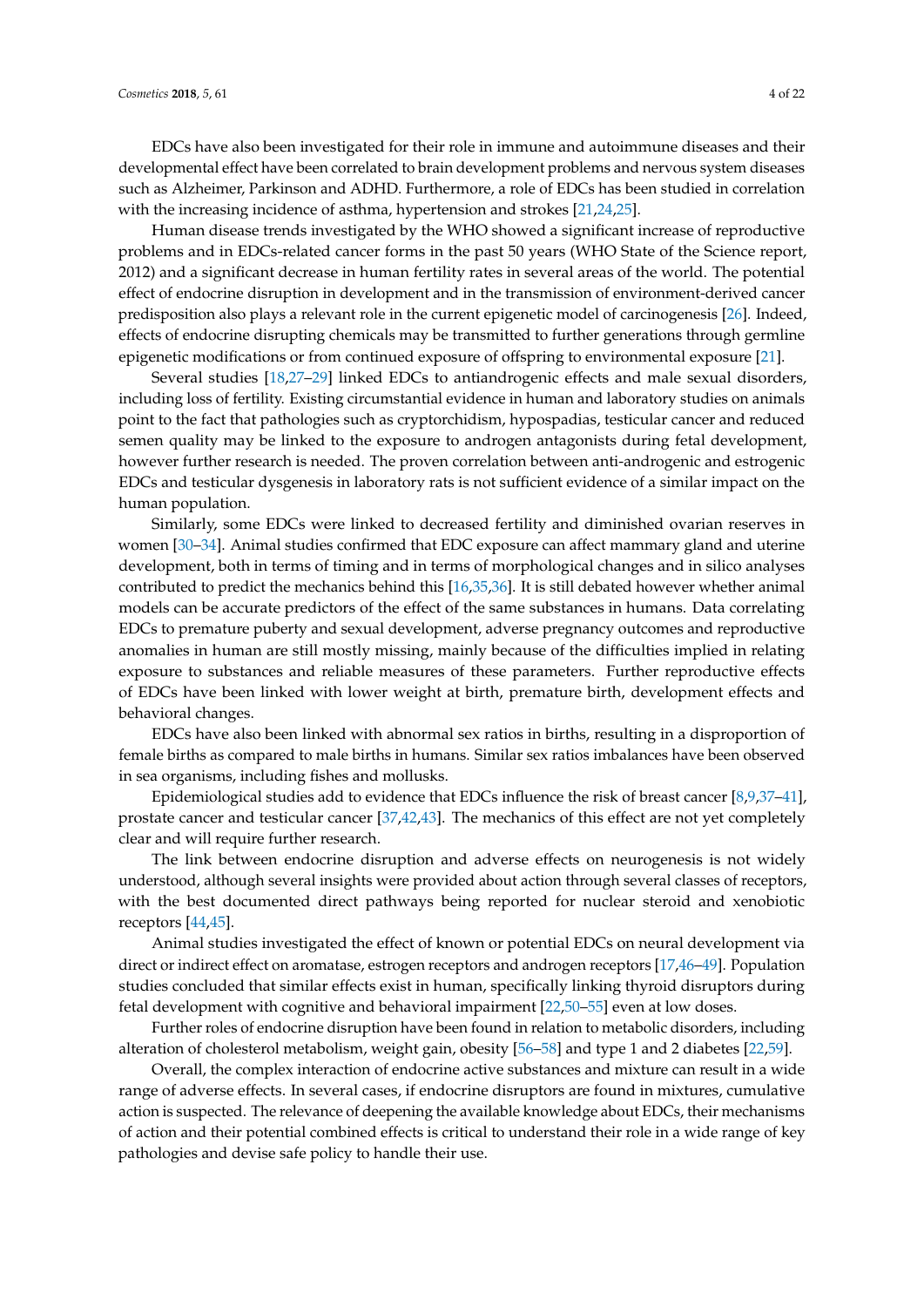## **4. Endocrine Disruption of Natural Ecosystems and Animal Reproduction**

Several known and potential endocrine disruptors are known to accumulate in the environment and persist in time. As such, EDCs have been linked with environmental effects, up to and including the drop in populations of several species, resulting in widespread effects on several ecosystems [\[1\]](#page-14-0). Indeed, it was the effects observed in animal populations and their correlation to environmental exposure to strong EDCs, that originally led to the identification of the concept of endocrine disruption and endocrine mediated adverse reproductive outcomes, eventually leading to the research of similar effects in humans [\[2\]](#page-14-7).

The correlation with decline in wildlife population has been partially confirmed by the recovery of several species after restrictions were applied to the use and commercial distribution of some identified persisting pollutants. However, demonstrating the link between EDCs and population declines is extremely hard, due to confounding factors and to the complexity of identifying the specific role of endocrine disruptors among that of several other environmental and ecological factors.

It is theoretically possible that persisting EDCs could cause a drop in fertility in several species, thus contributing to the effect. Similar results of EDCs exposure have been confirmed in vitro in several species. The same could not be proven in wildlife species yet.

#### <span id="page-4-0"></span>**5. Endocrine Disruptors Testing: The OECD and US EPA Methods**

Given the aforementioned role of EDCs in several pathologies and adverse effects, the need for shared, validated methods to identify potential endocrine disruptors and assess their effect is great. Specifically, methods to screen large numbers of substances or mixtures are a key concern.

Both the Organization for Economic Cooperation and Development (OECD) and the US Environmental Protection Agency (EPA) promoted new in vitro methods to screen large number of substances. The OECD methods focused on action pathways for endocrine disruptors, determining the activity of potential EDCs on individual elements of the endocrine system. The OECD has reviewed methods for most if not all known endocrine signaling pathways and axes and has proposed methods to screen substances or environmental samples for androgenic or estrogenic action in vitro. These methods resulted in the OECD 455, OECD 457 and OECD 458 guidelines for the determination of estrogenic and androgenic antagonists and agonists and OECD 456 for screening of steroidogenesis, specifically the production of 17ß-estradiol (E2) and testosterone (T). These in vitro screening methods are proposed as a quick analytical tool to screen large numbers of substances on specifically modified cell lines. The OECD has also proposed further testing methods in vivo, such as OECD Test. 443 for one-generation reproductive toxicity studies. In vitro screening methods are the most promising for the screening of the endocrine disruption potential of complex products and mixtures. Specifically, Test Guideline 455 uses a Stably Transfected TA assay using the Estrogen receptor alpha (ERα)-HeLa-9903 cell line, derived from a human cervical tumor, while Test Guideline 457, which used the BG1Luc4E2 cell line derived from a human ovarian adenocarcinoma, was recently deleted (Jan 2018) and a test method on MCH-7 mammary cancer cells has been nominated to replace it. Both the line used by OECD 455 and the one formerly used for OECD 457 were stably transfected with a responsive luciferase reporter gene to detect agonist or antagonist effects on  $ER\alpha$  and  $ER\beta$  by luminometer measurements. Test Guideline 458 uses a similar approach on the AR-EcoScreenTM to detect agonist and antagonist effects on Androgen Receptors (AR). Test Guideline 456 instead uses the H295R adreno-carcinoma cell line to detect any effects on steroidogenesis and specifically on the production of 17ß-estradiol (E2) and testosterone (T). Although these four test methods were originally designed to screen individual substances, they can be used in an integrated approach to exclude possible pathways of endocrine disruption on consumer products, thus allowing to screen mixtures for potential endocrine effects. Such an integrated approach could be used to evaluate topical products in order to increase customer safety by ruling off most, if not all, endocrine disruption effects.

Similarly, the US EPA has proposed several in vitro test methods (i.e., methods 890.1200, 1250, 1300 testing for effects on aromatase, estrogen receptor binding and estrogen receptor transcriptional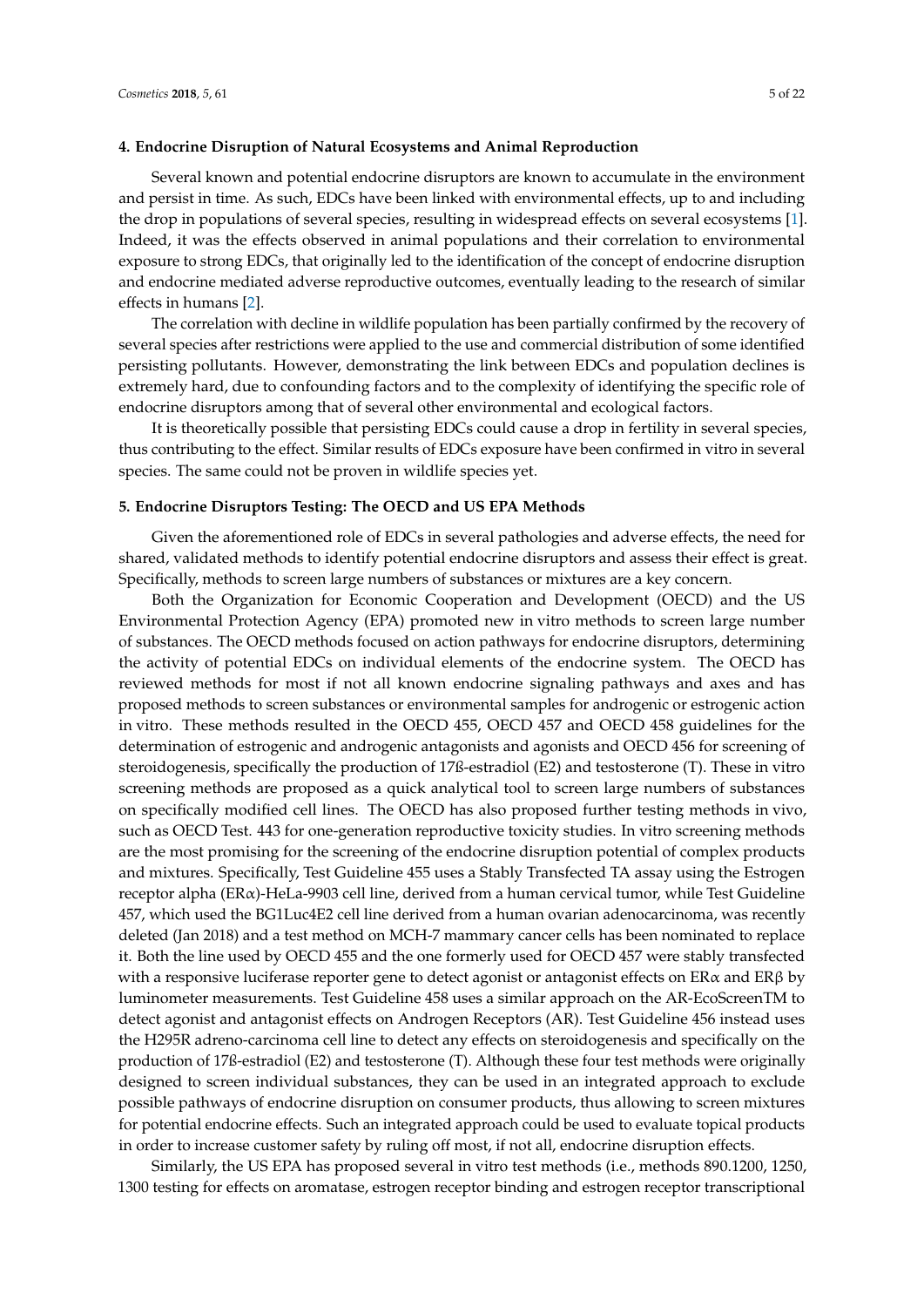activation respectively) and in vivo on several animal models. A second tier of test guidelines is being published to assess one-generation, two-generation and development toxicity.

Overall, several screening methods have been proposed and, in some cases, approved [\[60\]](#page-17-6). It is however more relevant how the proposed methods were structured into a testing strategy focused on screening large numbers of substances in vitro, investigating samples in large numbers, before proceeding to in vivo studies to research in greater depth the actual effects and pathways of action of identified potential EDCs. Ongoing research needs a similar focused and structured approach in order to provide data and key information about the endocrine disrupting potential of the many substances yet to be confirmed as EDCs.

Further research strategy key focuses should include the development of easily applicable in vitro screening methods to test mixtures of endocrine active ingredients in consumer products, taking into account the potential cumulative interaction of combined substances. As previously mentioned, a combined approach using OECD test guidelines currently seems to be the best possible solution.

Further screening methods should be devised to verify the non-monotonic dose response of substances or mixtures, as well as the potential endocrine disrupting potential of metabolites and substances deriving from decomposition or internal reaction [\[17\]](#page-15-7). Furthermore, a direct receptor binding approach may be insufficient, as substances have been shown to act indirectly by interacting with hormone receptors and changing their response to their natural ligand [\[9\]](#page-14-5). This sort of insidious mechanisms will need to be considered to understand potential EDCs that do not rely on standard agonist/antagonist action.

The budding databases of known and potential EDCs promoted by several agencies will be an invaluable tool for the next required step, in which the focus will likely be shifting from identifying endocrine disrupting substances to testing the effect of mixtures and combined EDCs in products [\[61\]](#page-17-7). Similarly, several in silico tools and computer models are being devised in order to streamline the identification and prioritization of potential EDCs for further studies [\[35](#page-16-2)[,62\]](#page-17-8).

#### **6. Endocrine Disruptors in Cosmetics**

Given the potential endocrine disrupting effect of mixtures of endocrine active substances, it is critical to identify ingredients in finished products with endocrine effects. Even where those ingredients have been tested and confirmed not to produce adverse effects, cumulative action can result in endocrine disruption. Consumer products applied on the skin on a daily basis, such as cosmetics, topical medical devices and personal care products, are a potential source of combined endocrine actives and should be investigated extensively. Modern day cosmetics include fixatives, dyes, preservatives such as parabens, formaldehyde, glutaraldehyde, aromatic amine derivatives, metal salts, UV filters, phthalates, solvents, fragrance ingredients and more [\[63\]](#page-17-9) Some of these compounds are key active of classes of products such as UV filters, while other have secondary roles in stabilizing formulations or as preservatives.

They can also contain contaminants deriving from raw materials or from packaging components, like phthalates, bisphenol A (BPA) or heavy metals. The current EU regulatory framework (Regulation EC No 1223/2009 on cosmetic products) provides an extensive list of banned ingredients or substances (Annex II), as well as limited ones (Annex III, IV, V, VI) while it does not contain a positive list of allowed ingredients. The Inventory of Cosmetic Ingredients filed by the European Commission (CosIng-accessible at [https://ec.europa.eu\)](https://ec.europa.eu) provides the correct INCI (International Nomenclature Cosmetic Ingredient), IUPAC and chemicals names to identify a cosmetic ingredient but it does not represent a positive list of authorized ones. The choice to use any ingredient or substance which is not banned or regulated as above is left to the manufacturer, provided the completion, before marketing, of a safety assessment procedure, the CPSR (Cosmetic Product Safety Report), as described in annex I of the Cosmetic Regulation. The CPSR is kept by the manufacturer itself (at an address specified on the cosmetic label) and shall be available for authorities in case of request but it is not required to be submitted for approval.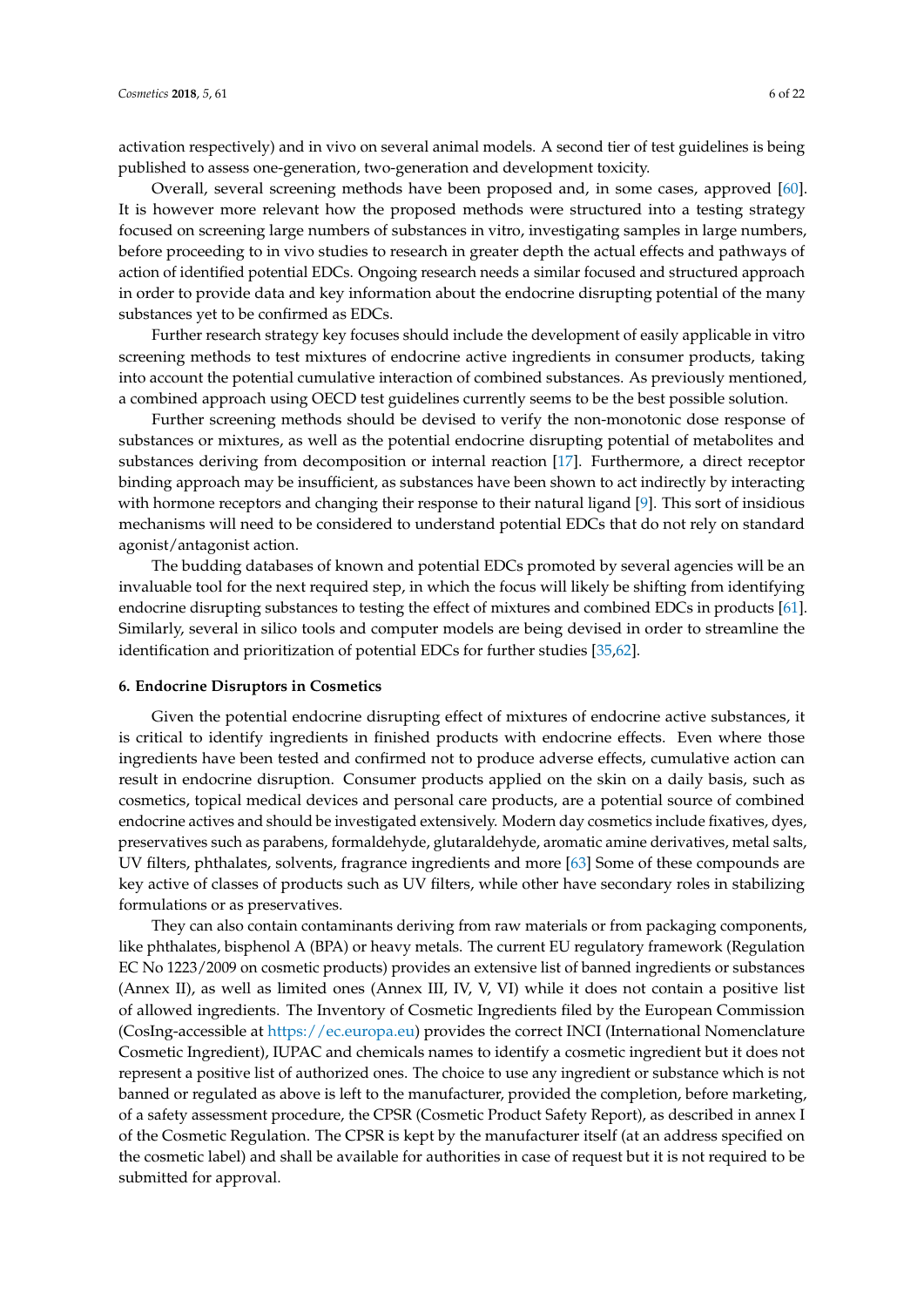Most of the limited or regulated allowed ingredients (i.e., preservatives, sun filters, colors and dies) have been extensively studied in terms of toxicological impact both for humans and for the environment, including some potential endocrine disruption activity. These safety data and opinions are provided by regulatory and toxicological agencies such as the SCCS (Scientific Committee on Consumer Safety), the CIR (Cosmetic Ingredient Review), the EU Commission working groups, ECHA (European Chemicals Agency), EPA, FDA and so forth and are available also for many single chemicals or whole categories of chemicals widely used in cosmetics, even though not for all of them nor exhaustively. These opinions and guidelines, provide an assessment of safety when the investigated ingredients are used in the framework of allowed and described concentrations, with the required quality degree, for topical use finished products and according to the classification they are intended for (skin, mucosae, eye contour, hair, face, body, women, babies, rinsing or stay-on products etc.). It is also true on the other hand that for many ingredients used in cosmetics, toxicological information is still lacking or incomplete, especially when long-term effects are concerned. For a majority of these ingredients, the basic toxicity profile is very good as they either belong to GHS categories 4 and 5 and are thus known to be edible or inert, or there is a long history of safe human use, so that there may be no reason to suspect unknown toxic effects.

The testing ban for cosmetic ingredients, that came fully in force in 2013, forbids to perform any kind of testing on animals, including toxicity assays. Since testing for long term toxicity endpoints, like carcinogenicity or endocrine disruption is typically an investigation that requires complex organisms and several offspring generations, it is clear that this resulted in stop in producing more data of this kind and making it publicly available.

Nonetheless, in the past years the scientific community has made a great effort in characterizing endocrine disruptors and studying the potential endocrine impact of cosmetic ingredients and their degradation products individually. Several in vitro test methods have also been developed, to at least partially replace animal models for this purpose. Human epidemiological studies and observational studies were also evaluated, leading to critical findings and to a better understanding of the mechanism of action of several endocrine active molecules. Indeed, the large amount of work performed has led to the understanding of subtle risk factors, such as the fact that some apparently low toxicity compounds can degrade or be transformed by metabolic or environmental action into others with greater toxicological effects. Similarly, the non-monotonic nature of the dose/response of some compounds has been confirmed. Altogether, the results of this endeavor to understand characterize and regulate cosmetic ingredients led to a better understanding of direct and indirect endocrine disruption and to regulating and banning many potential endocrine active compounds. Our current focus is, however, the potential risk caused by yet incompletely understood interactions of diverse endocrine actives when present in mixtures and finished products, including their potential cumulative effects or synergistic action. Where the individual ingredients have been extensively studied and regulated as safe, a margin of risk still exist in combining safe ingredients with possible cumulative effects. The potential risk justifies the concern of unknown interactions even though direct impact may be less likely due to the existing precautions and regulations.

Since the priority in investigation has been directed towards food and environment, topical products seem not to be the greatest concern due to their topical route of exposure. The skin barrier indeed helps to reduce the risk of intake of EDCs that can be conveyed through cosmetics and other, topical products. We have to notice on the other hand that these products are used on a daily basis, without limits, assuming that they are 100% safe and also by the portion of the population who is at higher risk, like children, newborn babies and pregnant or breast-feeding women. An oil or a body cream can be spread all over the body of an infant for example, with a very high rate of absorption. A pregnant woman can use high SPF sunscreens all over the body, or oils/creams. Children use toothpastes and toiletries on a daily base. Even if cosmetic ingredients taken individually are considered to be safe, we cannot be completely aware of the cumulative effects. Also, we did not know in the past that some molecules could show ED effects at very low percentages (even at ppb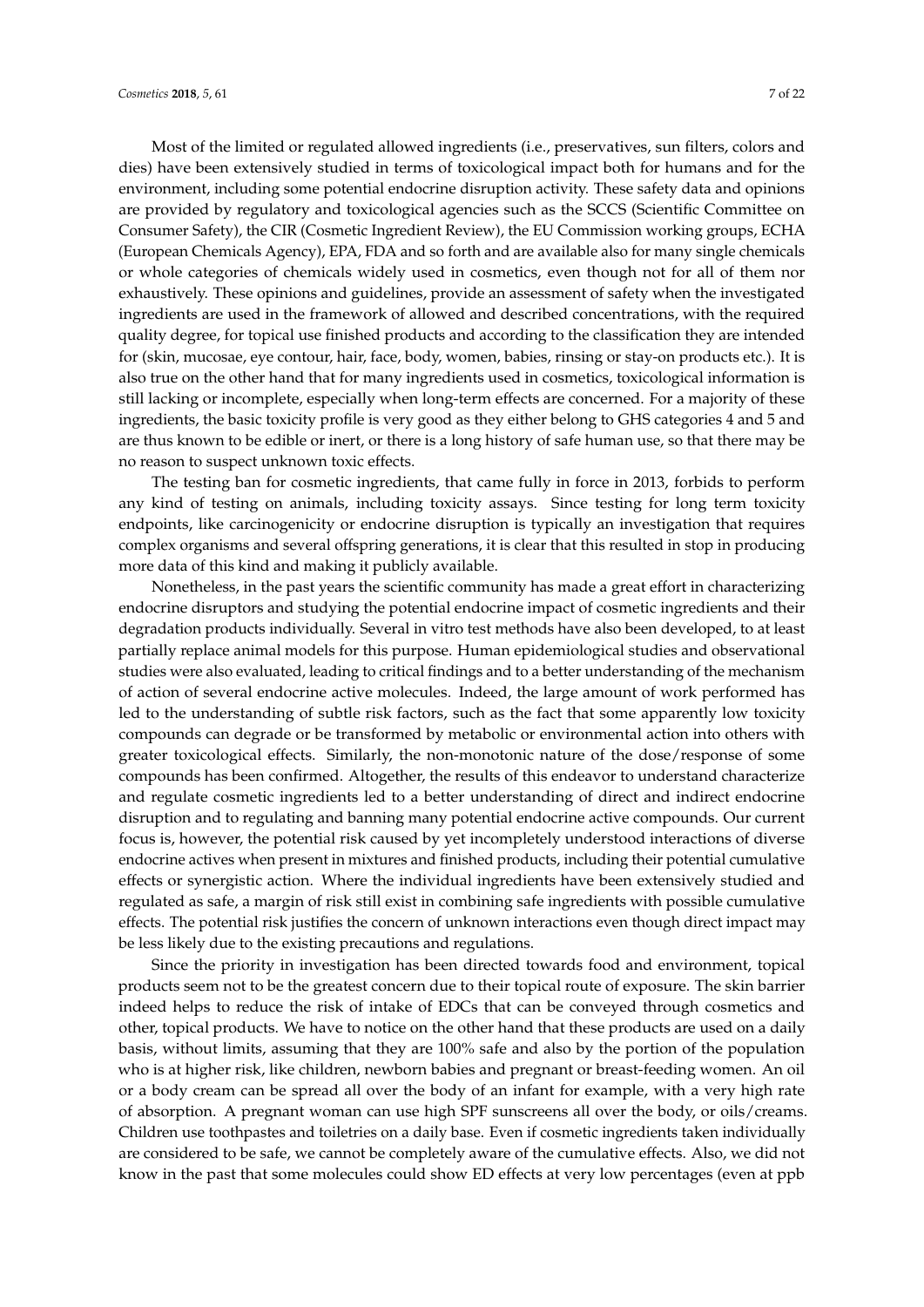scale concentrations indeed) that require safety assessors to review the position of some ingredients (like for example UV filters, cyclic siloxanes, preservatives or fragrance components) or to reconsider the threat posed by some contaminants (like phthalates, BPA, pesticides or heavy metals). Other cosmetics or consumer products for topical use, like for example some medical devices, may be applied on mucosae in the genital area and have a direct effect on related organs. Also, products like toiletries and sunscreens, will be discarded in the environment and a particular attention should be payed when evaluating their safety of use without forgetting the safety for water- and soil-based ecosystems.

Cosmetic ingredients that are known or suspected to have any sort of endocrine action include several families of compounds. The following section will proceed to analyze some groups and substances individually.

#### *6.1. Parabens*

Parabens (p-hydroxybenzoic acid esters) are used as antimicrobial preservatives and are so common in the environment that traces have been found in drinkable and mineral water samples [\[64\]](#page-17-10). The EU and ASEAN banned five parabens (isopropylparaben, isobutylparaben, phenylparaben benzylparaben; and pentylparaben) in 2014 and 2015 respectively. Other parabens still commonly employed in cosmetics because they were judged as safe include propyl-paraben  $(C_{10}H_{12}O_3)$ , methyl-paraben (C<sub>8</sub>H<sub>8</sub>O<sub>3</sub>), ethyl-paraben (C<sub>9</sub>H<sub>10</sub>O<sub>3</sub>) and butyl-paraben (C<sub>11</sub>H<sub>14</sub>O<sub>3</sub>). In vitro studies on the field demonstrated that these molecules can damage the DNA and interfere with the normal mitochondrial function [\[65\]](#page-17-11). Their ability to increase the proliferation of human breast cancer cells has also been demonstrated. However, a clear connection between parabens exposure and cancer risk has not been proved yet. Parabens have been demonstrated to act as weak xenoestrogens in animal models, although activity seems to increase with the length of the alkyl group. The administration of parabens in mice was also correlated to obesity and to epigenetic effects on the adipogenic process [\[66\]](#page-17-12). Similarly, paraben urinary concentration has been correlated to alterations in the serum concentrations of reproductive and thyroid hormone in humans (2). Butyl paraben has also been demonstrated to produce weak antiandrogenic effects in vitro, either alone or as a contributor to cumulative effects in mixtures [\[67\]](#page-17-13). Public opinion and the application of the precautionary principle have been leading several cosmetic manufacturers to look for other options to replace parabens with other preservatives.

The main factor used to support the safety of these molecules is the fact that their ability to activate estrogenic responses is extremely low and would require doses thousands of times higher than the ones used in consumer products. This consideration, despite being valid in itself, does not account for non-monotonic responses and mixture interactions [\[9\]](#page-14-5).

Parabens, even if considered to be safe on their own, should still be regarded as endocrine active substances and as such should lead to further investigation when combined with other known EDCs or endocrine actives.

#### *6.2. Other Preservatives/Antimicrobials*

The most relevant antimicrobial agent with endocrine active properties is without doubt Triclosan. This substance has been banned by the FDA in 2017 for unrelated concerns (lack of efficacy). Triclosan is considered as a weak potential endocrine disruptor and has been observed to bind the androgen receptor and estrogen receptor with both agonistic and antagonistic effects depending on model and cell type. Since it is extremely common in cosmetics, detergents and other consumer products, Triclosan is almost ubiquitous and exposure is constant and extensive over time [\[68](#page-18-0)[,69\]](#page-18-1). It is currently classified as a contaminant of emerging concerns, mainly due to its demonstrated absorption as it has been detected in breast milk, blood and urine. The substance has been associated to increased fetal testosterone levels in humans [\[70\]](#page-18-2) and higher weight at birth. A link with gestational diabetes mellitus has been indicated but is as yet unconfirmed. Further associations were researched and excluded with developmental obesity [\[71\]](#page-18-3), while animal models showed links with hypothyroidism [\[72\]](#page-18-4).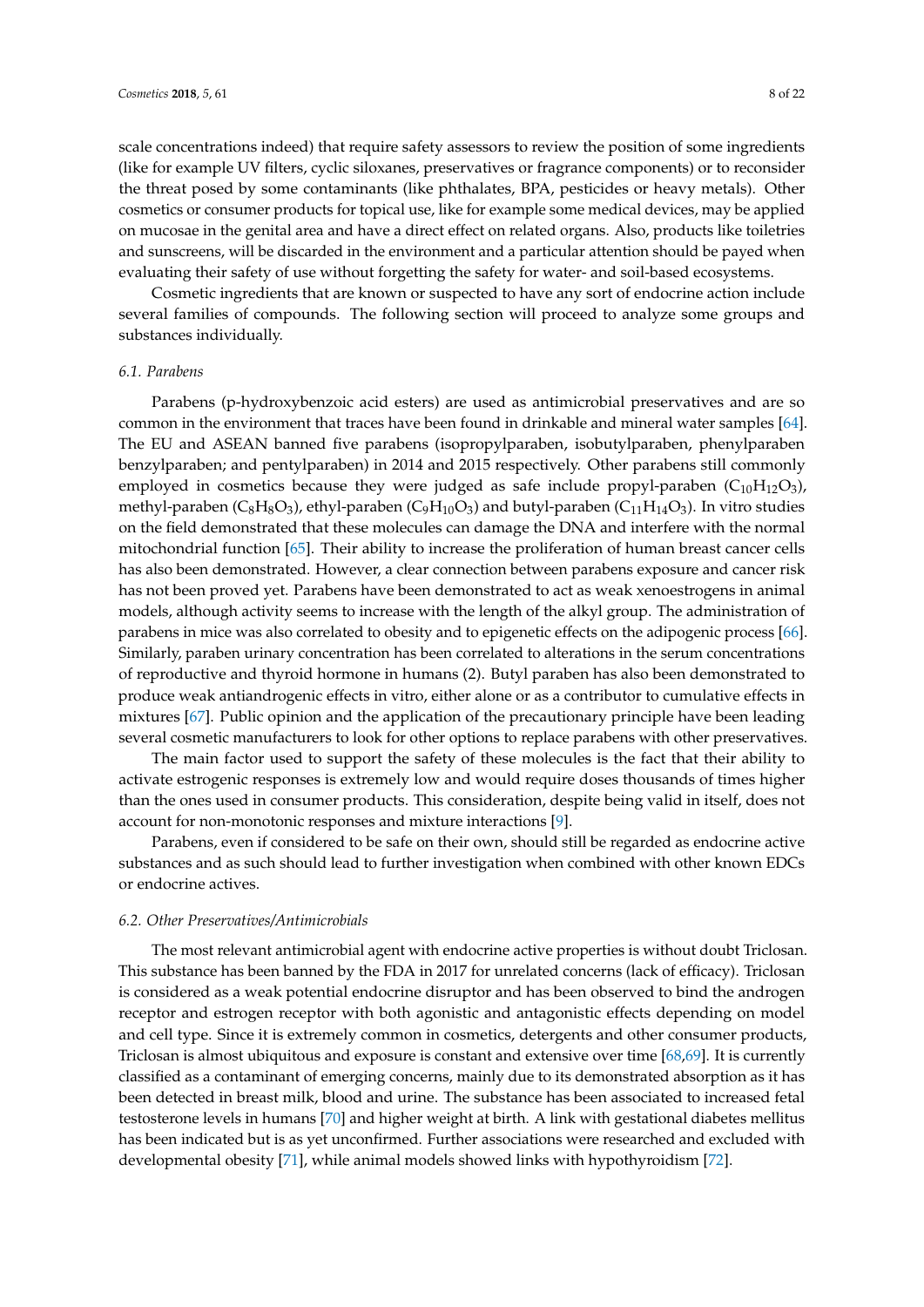Both Triclosan and its equivalent triclocarban have also been demonstrated to inhibit human aromatase [\[73\]](#page-18-5) and to be associated with diminished antral follicle counts in humans.

Another diffused cosmetic preservative, Benzoic Acid, has been shown to directly induce insulin and glucagon secretion after intravenous injection in an animal model [\[74\]](#page-18-6), however earlier reports that the substance is uterotrophic and estrogenic to the rat and mouse a have not been confirmed [\[75\]](#page-18-7).

Formaldehyde and paraformaldehyde are allowed in cosmetic products up to 0.2% when used as preservatives (even if Formaldehyde may be used up to 5% if used in nail hardeners) according to the Cosmetic Eu regulation 1223/09. However, some other preservatives such as Benzylhemiformal, Sodium Hydroxymethylglycinate, Bronopol, Diazolidinyl urea and Imidazolidinyl urea can decompose in aqueous and polar solvents to release some or all of their formaldehyde content [\[76\]](#page-18-8). There is currently no direct link between paraformaldehyde and endocrine disruption, however the monomeric form formaldehyde has been shown to have long-term low-dose effects on ovary function [\[77\]](#page-18-9) and to damage spermatogenesis [\[78\]](#page-18-10) in animal models and to be able to cross the placenta and affect differentiation and hormone functions in human cells [\[79\]](#page-18-11) and as such should be regards as a potential endocrine active.

Quaternium-15 can also release low amounts of free formaldehyde according to the American Cancer Society and for this reason may be involved in potential risks, either acting as endocrine disruptors or working in synergy with other EDCs.

Climbazole has also been discussed in regard to potential endocrine disruption by the ECHA due to suspected reproduction effects but no agreement has been reached besides requesting further testing of the substance.

Other preservatives, such as o-Phenylphenol (OPP), sodium-OPP and potassium-OPP have been the subject of evaluation but data concerning their safety has been ruled too limited to predict or exclude health risks [\[80\]](#page-18-12).

#### *6.3. Fragrance Ingredients*

Synthetic fragrances include several substances that are currently being investigated as endocrine actives and thus potential EDCs. Substances such as musk xylene or musk ketone are very resistant to degradation and can thus accumulate in the environment in stable and, by now, almost ubiquitous forms. Specifically, musk xylene has been listed as a substance of high concern by the EPA and is both very persistent and capable of high levels of bioaccumulation.

According to available literature, nitro musks are not easily absorbed through the skin, with very low levels found in body fluids and excretion even after several hours from application. Data about nitro musks from animal studies are also conflicting, with studies reporting adverse effects on pregnancy and fertility in some species (i.e. zebrafish) and no related effects in other [\[81\]](#page-18-13). Nitro musks have been demonstrated to increase proliferation in vitro on human breast cancer cells [\[82\]](#page-18-14), with secondary evidence of the mechanics being related to estrogen receptor response, although this does not imply cancerogenicity or endocrine disruption by itself.

Several nitro musks derivatives, including 4-NH2-musk xylene, 2-NH2-musk xylene and 2-NH2-musk ketone, have shown competitive binding of estrogen receptors as well. Despite the ongoing controversy, the European Union has established maximum authorized concentrations for musks ketone and xylene, (1.4% and 1.0% respectively) and banned them in oral products. Similarly, musks ambrette, tibetene and moskene were prohibited.

Isobornyl acetate, another widely used fragrance ingredient, has also been investigated for possible endocrine activity, however no direct correlation with adverse effects have been observed in animal studies [\[36\]](#page-16-3).

Polycyclic musks such as HHCB (Galaxolide) and AHTN have also been object of several studies to assess its ability to bind and activate endocrine receptors, with conflicting results [\[83,](#page-18-15)[84\]](#page-18-16). HHCB have been linked with steroidogenesis and transcriptional activation of Estrogen receptor alpha and beta in a cell type dependent way [\[85\]](#page-18-17). AHTN has been confirmed as a weak endocrine activator.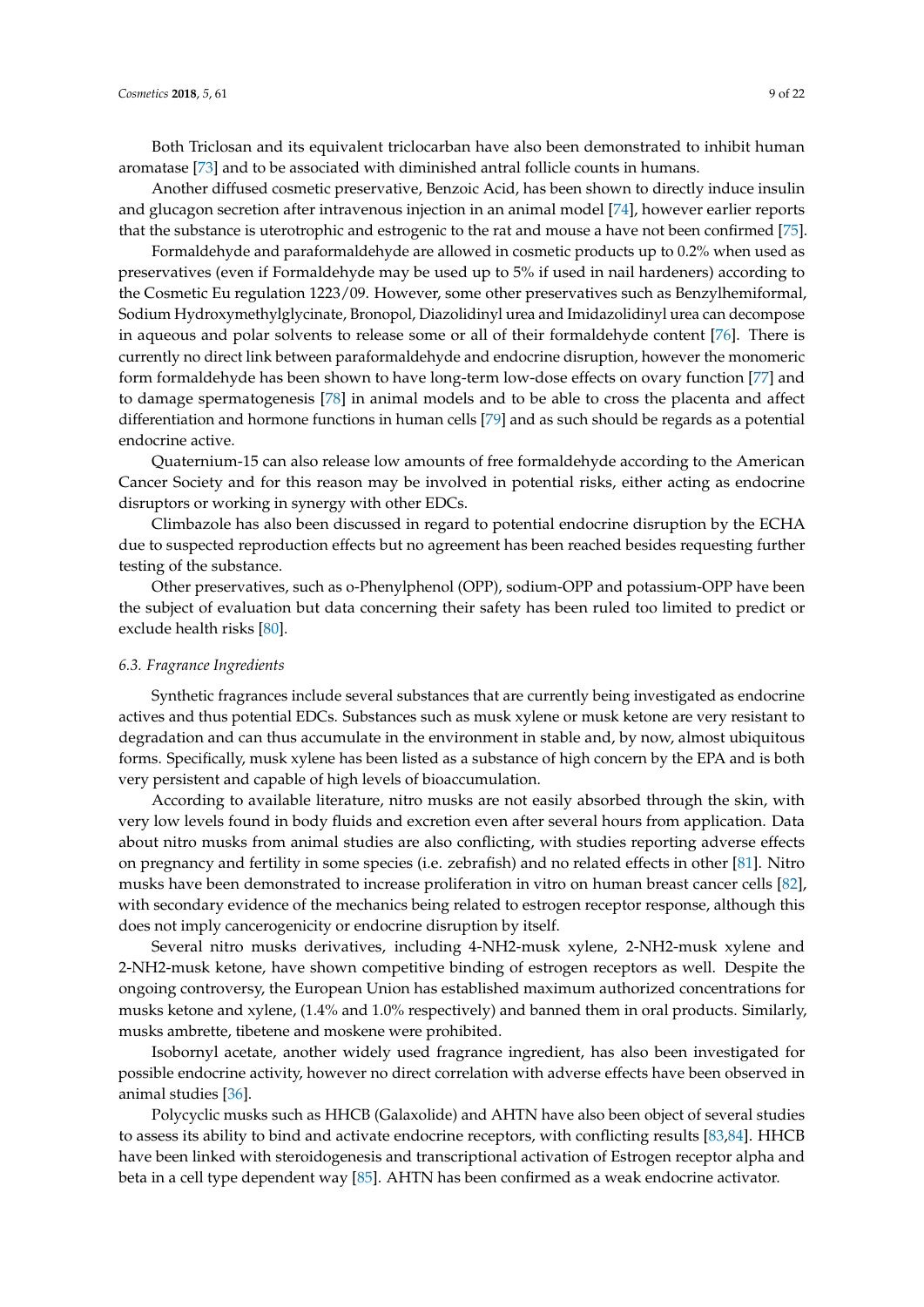Other potential endocrine active in fragrances include diphenyl ether [\[86\]](#page-19-0), several terpenes and essences and benzylacetate.

## *6.4. Cyclic Siloxanes*

Cyclosiloxanes include very persistent, very bioaccumulative compounds. Among them, Siloxane D5 was classified as a substance of very high concern by the European Union. Siloxane D5 has been scheduled for limitation to 0.1% in wash-off cosmetics starting in 2020.

Cyclic silicone polymers based on cyclosyloxanes (Cyclomethicones) have been detected ubiquitously in the environment due to their use in medical and cosmetic products. Cyclomethicones have been proved to be toxic for aquatic organisms and cyclomethicones D4 and D5 among them are known to bioaccumulate in aquatic life in laboratory studies. Bioacumulation in wildlife still requires confirmation due to contradictive studies and data indicating decrease of siloxanes concentrations in the higher ranks of the food chain.

# *6.5. Alkyphenols*

Alkyphenols are a family of organic compounds obtained by the alkylation of phenols. Alkyphenols are classified as xenoestrogens and the European Union has restricted the use of alkyphenols and among them nonylphenols specifically, due to its toxicity, persistence and possible bioaccumulation [\[80,](#page-18-12)[87\]](#page-19-1).

In the current list of priority substances to be analyzed as part of the European Commission strategy on endocrine disruptors, Nonylphenol and Octylphenol are both listed as medium priority molecules. Both are used as raw materials for detergents, emulsifiers, wetting agents and dispersion agents, as well as anti-oxidants. Both are also used as spermicides in contraceptive foams and are ubiquitous as components of plastic containers. Both are listed as biodegradable but are expected to bioaccumulate.

Production is prohibited and the substances are being replaced with alcohol ethoxylates Nonylphenols are capable of mimicking estradiol and bind the estrogen receptor only partially, resulting in a relatively weak effect. They have been known to bind the androgen receptor as well in fishes.

Possible effects of nonylphenols include feminization (in animal models), decrease in fertility and decreased survival (in fishes) [\[27\]](#page-15-17). In human, induction of the expression of placental and uterine proteins may be indicative of the compound's ability to permeate the placental barrier and reach the fetus during pregnancy. Effects on the placenta also include increased apoptosis and cytokine signaling alterations [\[88\]](#page-19-2).

Nonylphenols also showed several metabolic effects, including obesogenic properties and possible hepatic stress. These substances have also showed to increase cell proliferation in estrogen-related cell cancer models and cell lines in vitro, although this does not imply carcinogenic properties.

In several animal models and in vitro studies, nonylphenol has been linked to severe adverse reaction, up to and including induction of neural stem cells death [\[89\]](#page-19-3) in murine cell cultures, reduction of gonadal weight and induction of negative reproductive outcomes in vivo in mice [\[31\]](#page-16-11). The molecule has been associated with several endocrine receptors, including direct binding of the transthyretin receptor, estrogenic activity and anti-androgenic activity.

# *6.6. UV Filters*

Several UV filters were either investigated for, or are suspected to have, some endocrine activity. These include 2-ethylhexyl 4-(dimethylamino)benzoate (Ethylhexyl dimethyl PABA, or Padimate O), Octinoxate (Ethylhexyl Methoxycinnamate) and benzophenones. Literature also pointed to nanoscale physical filters as potential substances with reproductive toxicity and endocrine effects [\[23,](#page-15-13)[90\]](#page-19-4), at least in animal models, although this does not necessarily imply action through an endocrine pathway.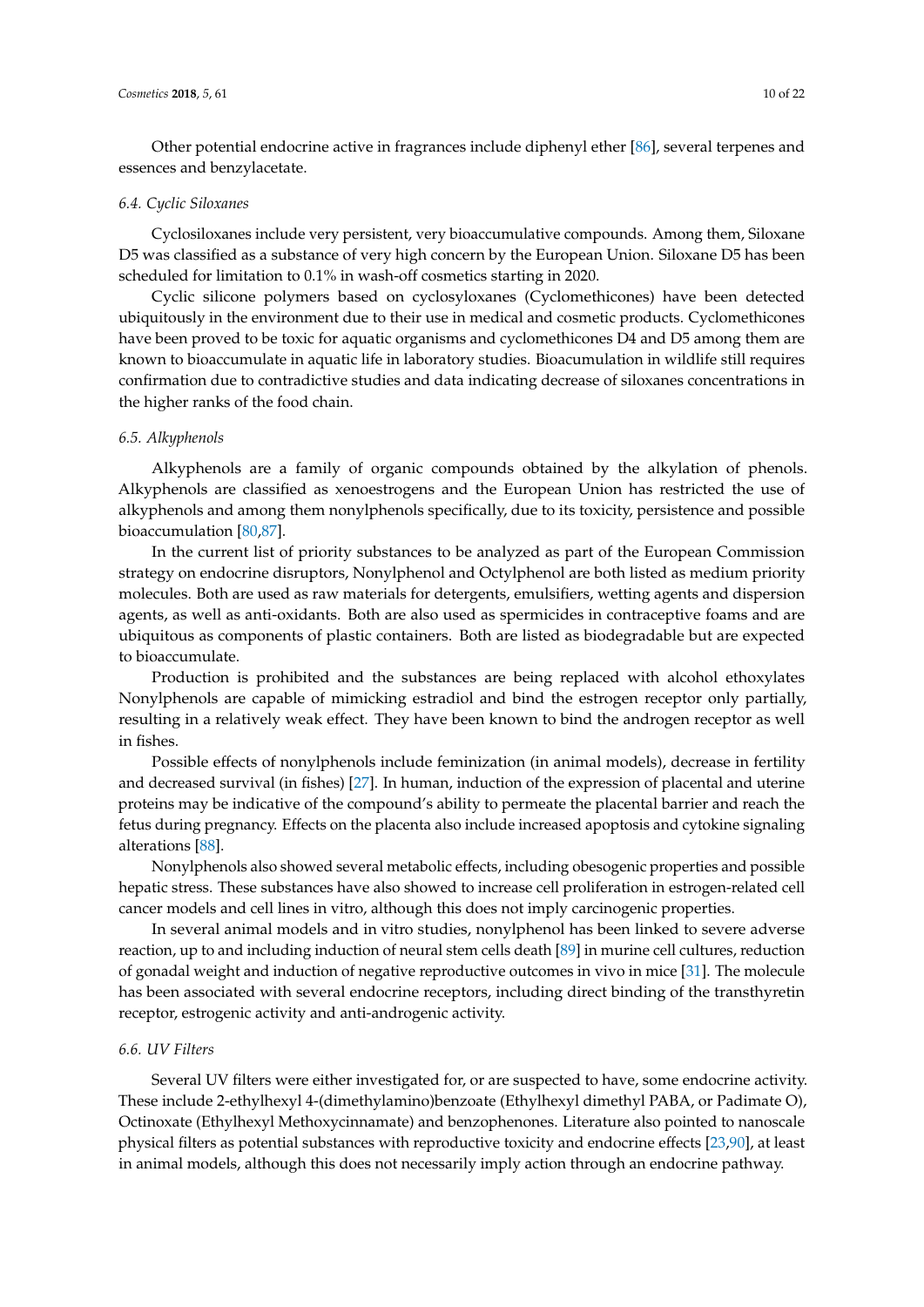Furthermore, recent population studies have demonstrated that large cohorts can be exposed to UV filters in the environment, even without direct administration and in seasons not associated with the use of sunscreens [\[91\]](#page-19-5), pointing at the environmental ubiquity of some of these compounds.

The sunlight-mediated mutagenicity of Ethylexhyl dimethyl PABA has been demonstrated in yeasts as early as 1993 and photo carcinogenic activity has been hypothesized but has been disproved by several in vivo studies on murine models. The product may soon be delisted in the EU cosmetic regulation.

Benzophenone and its derivatives are already known to be pharmacologically active and have been demonstrated to bind the pregnane-X receptor. Benzophenone-2 has also been linked to estrogenic activity and developmental effects in zebrafish [\[92,](#page-19-6)[93\]](#page-19-7). Most benzophenones indeed show endocrine action at some levels through the estrogen pathway.

Oxybenzone (Benzophenone-3) has been linked to breast morphology alterations through weak binding of Estrogen receptor alpha and alteration of the expression of the progesterone receptor in mammary epithelium in mice [\[94\]](#page-19-8). An association with modulation effects on sexual maturation was also made in humans [\[95\]](#page-19-9), where the substance was linked with earlier menarche. The substance has also been shown to be absorbed by dermal uptake [\[96\]](#page-19-10). 4-hydroxy-Benzophenone was similarly correlated with expression of triiodothyronine (T3), thyroxine (T4), insulin-like growth factor I (IGF-I) and its binding protein IGFBP3 during pregnancy, resulting in statistically lower weight and size at birth [\[97\]](#page-19-11). Oxybenzone has also been linked to modulation of the expression of estrogen receptors alpha and beta, Gpr30 G protein coupled estrogen receptor and peroxisome proliferator-activated receptor gamma.

Homosalate (HMS) and Ethylhexyl-Methoxycinammate have also shown estrogenic activity on the estrogen receptor alpha [\[98\]](#page-19-12). ethylhexyl-Methoxycinnamate has also been showed to form Z-octyl-p-methoxycinnamate as part of its natural photodegradation due to the blocked UV light. This sub product has been linked with genotoxic effects. 4-methylbenzylidene camphor and 3-benzidene camphor are also estrogen receptor ligands [\[99\]](#page-19-13). On the other hand, Homosalate and 2-ethylhexyl 4-dimethylaminobenzoate (OD-PABA) were reported not to have endocrine disrupting effects in murine model studies [\[100\]](#page-19-14). Early life exposure to UV filters have also been linked to prostate gland development alterations in rats [\[101\]](#page-19-15).

# *6.7. Phytosterols*

Several phytosterols from vegetal sources have been connected with endocrine effects. Coumestrol and resveratrol are both known to show very high affinity for estrogen receptors. A common source of phytosterols are soy extracts used in cosmetics, including soy isoflavones (genistein, daidzein and glycitein) and soybean oil. Soy isoflavones were reported to be natural selective estrogen receptor modulators with tissue specificity, resulting in estrogenic effects in some tissues and antiestrogenic effects in others. Genistein is considered the most endocrine active of soy derived compounds and is used as a natural substitute for estrogen replacement therapy in postmenopausal women.

Genistein has been reported to affect the development of the reproductive system [\[102](#page-19-16)[,103\]](#page-20-0) and other estrogen-sensitive tissues [\[104\]](#page-20-1) in animal models. The substance has been also linked with behavioral effects and alterations of the reproductive development of offspring if administered to lactating animals [\[105\]](#page-20-2). Further effects may include alterations of the neurogenesis process in utero [\[106\]](#page-20-3) and epigenetic modulation [\[107\]](#page-20-4). However, the studies focused on phytoestrogen exposure via dietary pathways, instead of administration through topical products. Despite the effects observed in animal models, soy and soy derivatives are mostly deemed safe for dietary consumption. The role of soy derived phytoestrogens in cosmetics would need to be investigated separately, especially in mixtures and formulations containing more known or potential endocrine actives.

Several other phytosterols are known or suspected to have endocrine effects. Serenoa repens is known and used for its antiandrogenic effects and is suspected to be able to induce effects on sexual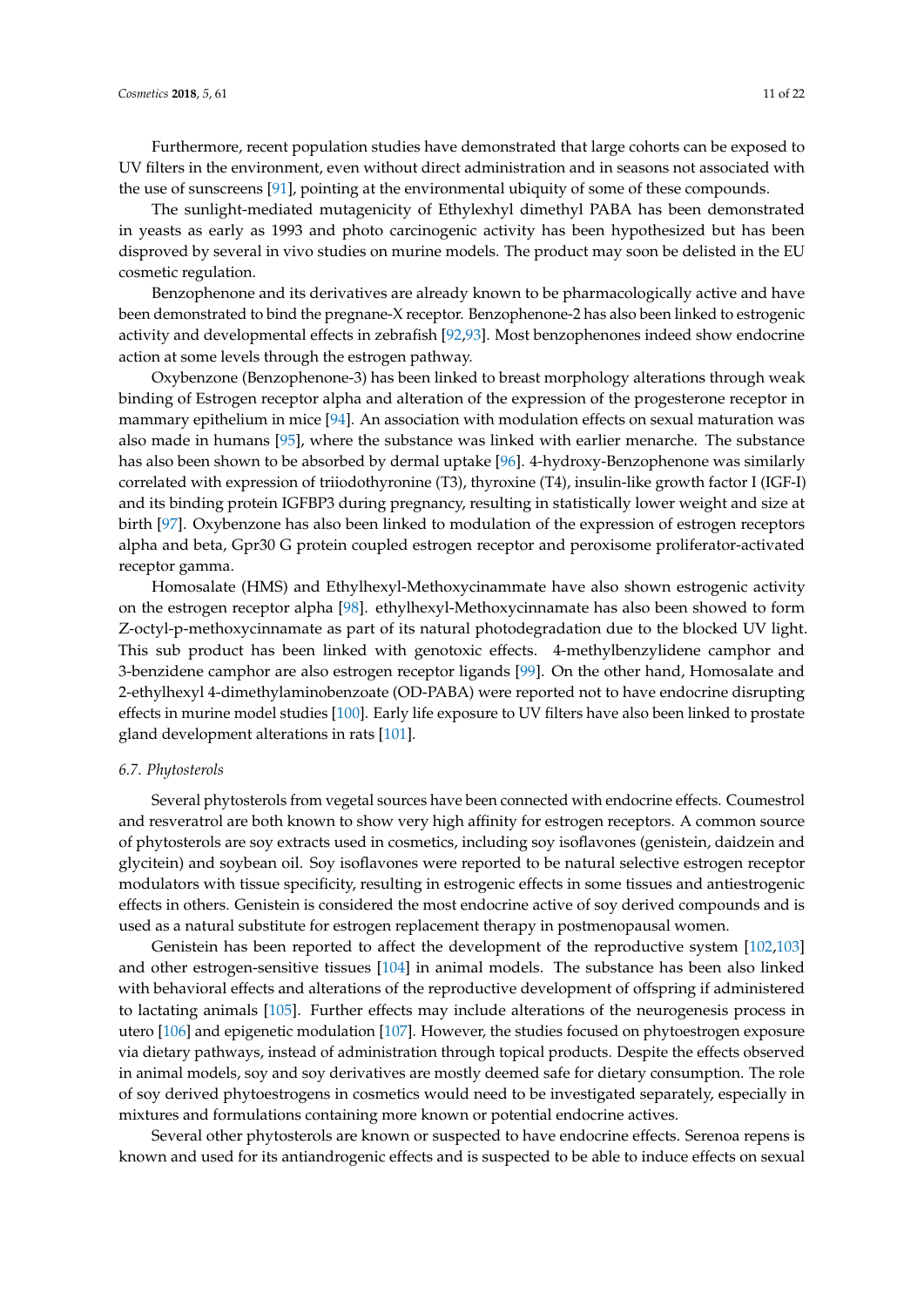development and several extracts from other plants, such as licorice or Chinese peony [\[108\]](#page-20-5), are known to display similar effects.

#### *6.8. Skin Whitening Agents*

Some skin whitening agents used in cosmetics are known or suspected endocrine actives.

Kojic acid has been demonstrated to interfere with either iodine organification or iodine uptake by the thyroid, resulting in altered thyroid functions [\[109](#page-20-6)[,110\]](#page-20-7). Another compound used in skin whitening is resorcinol, which, as previously mentioned, has similar effect on thyroid function and hormone production. A third compound used in similar products is arbutin, extracted from the Chinese yam plant. Arbutin has been shown to determine estrogenic effects, mainly mediated by estrogen receptors ER $\beta$  and GPR30 [\[111\]](#page-20-8). Literature about these 3 compounds is however still minimal.

#### *6.9. Other Cosmetic Ingredients*

Several glycols are used as humectants in cosmetics. These compounds seem to display some level of endocrine action. Propylene glycol was loosely associated with disruption of reproduction through an insulin-related pathway in an animal model [\[112\]](#page-20-9). Both ethylene glycol and diethylene glycol were related to antiandrogenic and antiestrogenic activities [\[113\]](#page-20-10). Butylated hydroxyanisole (BHA), an antioxidant, has also been associated with weak estrogenic effects, reduced serum testosterone and abnormal reproductive organs development [\[114\]](#page-20-11). Literature and data are however limited and it is difficult to draw a conclusion regarding the safety of BHA when referring to its endocrine disrupting effect. The product might be associated with endocrine disrupting effects in human but evidence is lacking. Butylated hydroxytoluene (BHT), another related antioxidant, has also been loosely correlated with thyroid effects, however its weak anti-estrogenic effect was confirmed only in some cell lines and not in others [\[115\]](#page-20-12). P-phenylendiamine, a compound used in hair dyes, has been listed by the ECHA among the Substances of Very High Concern (SVHC) because of ED concerns, to be screened in the context of the impact assessment on criteria to identify endocrine disruptors. No definitive proof of endocrine disruptor effects is however currently available. Hair days also contain resorcinol, a compound that has been shown to cause thyroid dysfunction, effects on the central nervous system and alterations in the adrenal glands in animal studies [\[116](#page-20-13)[–118\]](#page-20-14).

# *6.10. Phthalates and Perfluorinated Chemicals*

Phthalates are occasionally used in personal-care products as vectors for fragrances, or as plasticizers for cellulose acetate [\[119\]](#page-20-15). However, their use as an ingredient is limited and are more commonly found in cosmetics as trace contaminants derived from packaging.

Phthalates have been linked as a family to several action pathways, including direct and indirect estrogenic and antiandrogenic effects, as well as modulation of the hypothalamus pituitary thyroid axis [\[120\]](#page-20-16). Great care should however be taken in correlating specific molecules to specific effects.

Substances such as diethyl-phthalate (DEP,  $C_{12}H_{14}O_4$ ), dimethyl-phthalate (DMP,  $C_{10}H_{10}O_4$ ) and dibutyl-phthalate (DBP,  $C_{16}H_{22}O_4$ ) have been extensively used in the past. Today, the use of lower molecular weight phthalates is being phased out due to safety concerns, mainly linked to scientific evidences about their endocrine-disrupting potential. Low molecular weight phthalates have been correlated with cognitive, mental and behavioral effects including lower IQ, hyperactivity, attention problems and problematic social communication, as well as to adverse pregnancy outcomes and developmental alterations of the reproductive system [\[121\]](#page-20-17). A complete list of banned phthalates can be obtained from the European Commission database for information on cosmetic substances and ingredients (CosIng), which includes information from the Cosmetics Regulation (EC) No 1223/2009, the Cosmetics Directive 76/768/EEC, the Inventory of Cosmetic Ingredients as amended by Decision 2006/257/EC and the Opinions on cosmetic ingredients of the SCCS. The list was updated as recently as 24 April 2018.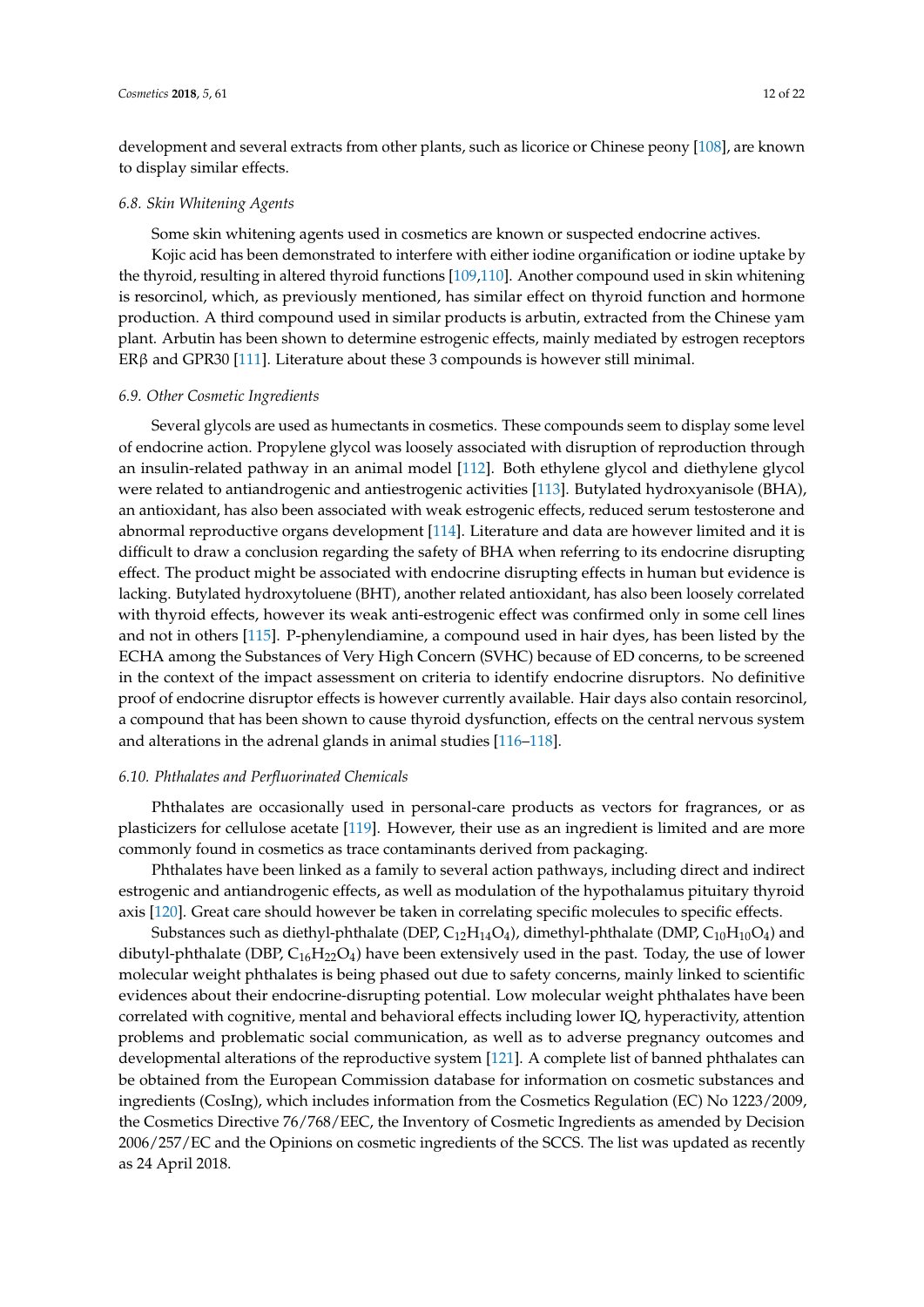Even when they are not used as ingredients, phthalates are fundamentally ubiquitous because of their use as plasticizers in plastics, leading to the presence of their metabolites to be found in humans and animals practically everywhere [\[122\]](#page-20-18).

The low molecular weight phthalates are however being replaced with other molecules from the same family with longer carbon backbones, as those have been considered to be safer and less capable of penetrating the skin barrier. The most commonly used phthalate however, di-2-ethylhexyl phthalate (DEHP) have been linked with endocrine disrupting effects on the reproductive system due to his action as an androgen antagonist. DEHP has been correlated to lower fertility and sperm motility in males [\[90\]](#page-19-4), to defective oocyte maturation [\[30,](#page-16-0)[123\]](#page-21-0), to anomalies in sexual development [\[122\]](#page-20-18), to asthma [\[25\]](#page-15-15), to breast cancer induction and to a wide range of other endocrine effects [\[124\]](#page-21-1). Recently, DEHP was categorized as a non-persistent endocrine disrupting compound by the world health organization (WHO). Dicyclohexyl phthalate has also been shown to modulate estrogen receptors in human breast cells, however this does not prove carcinogenic effects [\[125\]](#page-21-2). Phthalates and DEHP specifically, have been correlated to hypospadias, cryptorchidism and other male reproductive anomalies. Numerous studies of DEHP have shown changes in sexual function and development. More worryingly, DEHP has been reported to be able to increase the accumulation of other EDCs such as bisphenol A in reproductive tissues [\[123\]](#page-21-0) indicating an indirect effect as a potential endocrine disruptor bioaccumulation promoter. A large study on male partners of subfertile couples found associations between monobutyl phthalate and below reference value sperm motility and sperm concentration. The correlation between phthalates and endocrine adverse effects is one of the more deeply investigate and proved to date. However, the different effects of longer chain phthalates and results of their safety assessment may indicate that some products within this family are indeed safer and thus it would be recommendable to test individual phthalates instead of condemning them as a whole.

With phthalates, perfluorinated chemicals (PFCs) have also been found in breast milk with a high endocrine disrupting risk on infants. Commonly PFCs found in lotions and nails polish include perfluorooctanoic acid (PFOA) and perfluorooctane sulfonate (PFOS). In vitro, PFCs interfere with the function of sex hormone receptors and can also enter thyroid cells. It has been shown that in utero exposure to PFOS is negatively correlated with the birth weight of human female infants [\[121\]](#page-20-17).

The presence of these molecules in personal care products and cosmetics reinforces the need to test products and mixtures extensively. Test methods for the known endocrine disruption pathways of phthalates may and could be applied to all mixtures containing them, regardless of concentration, in order to test for cumulative effects. The previously mentioned OECD 455 and 458 methods would be agreeable in this regards as quick in vitro methods for the initial screening of large numbers of formulas.

# *6.11. Bisphenol A*

Bisphenol A (BPA) is possibly the most studied endocrine active worldwide. According to EFSA "BPA poses no health risk to consumers of any age group (including unborn children, infants and adolescents) at current exposure levels." However, ECHA listed BPA as a substance of very high concern because of its endocrine disrupting capabilities. The most common use of BPA is as a precursor of several plastics and epoxy resins, including polycarbonates and vinyl derivatives. As such, BPA is found in a wide range of containers, accessories and primary packages and can leak in traces to the cosmetics and ingredients therein or in contact with. The molecule has been observed to bind both the alpha and beta nuclear estrogen receptors and to both mimic and antagonize estrogens, acting as a selective modulator [\[126\]](#page-21-3). It was also found to bind the androgen receptor, although at higher concentrations [\[127\]](#page-21-4), glucocorticoid receptor (GR) and the thyroid receptor beta (TRβ) [\[128\]](#page-21-5).

Today, some manufacturers have withdrawn BPA based plastic and materials, leading to the US FDA withdrawing its authorization to use it in baby bottles and infant food packaging based on market abandonment. The molecule is currently considered safe, due to the fact that although several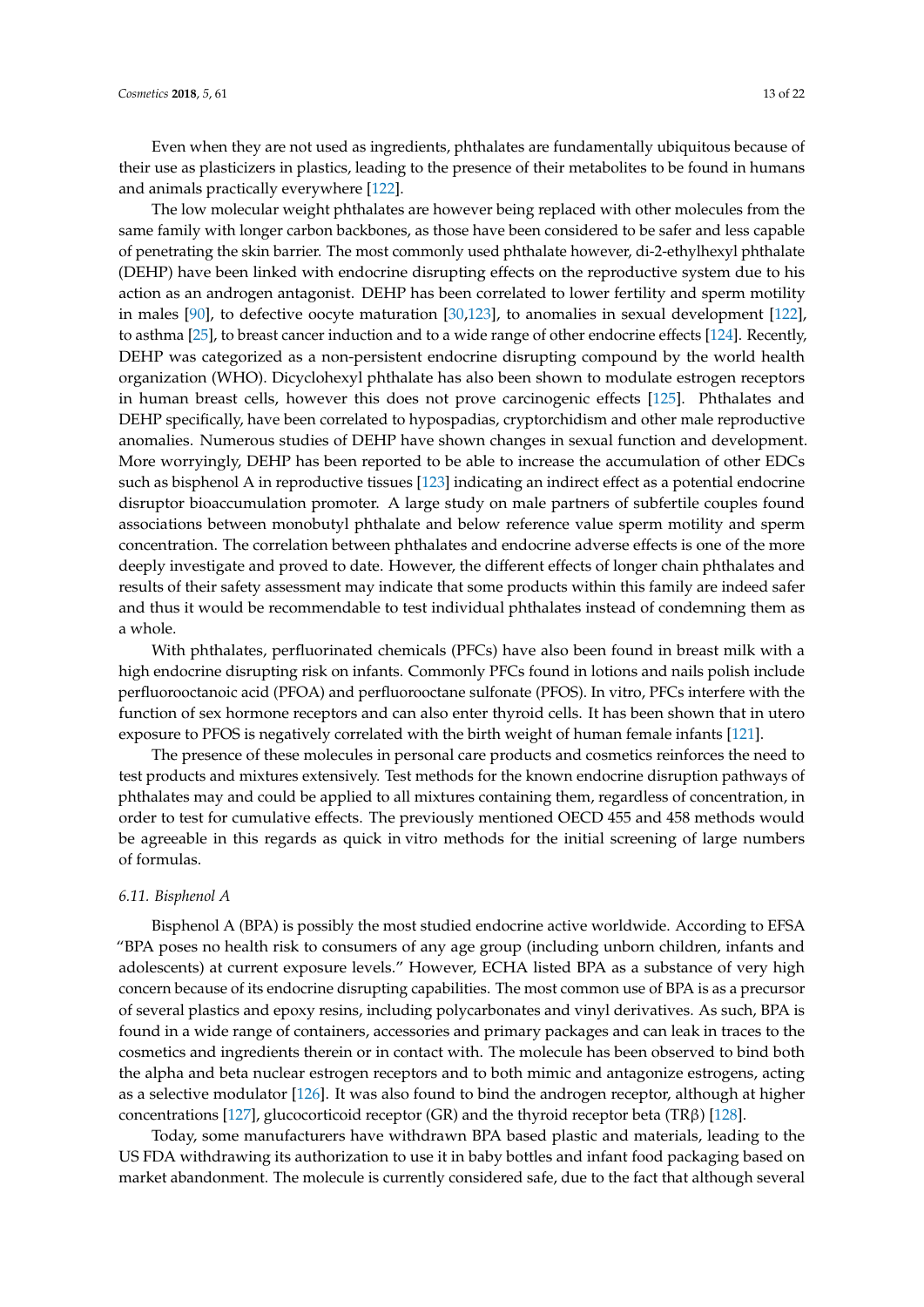adverse effects in animals have been demonstrated, the possibility of such effects in humans is still controversial. Nonetheless, a recent study confirmed the transplacental transport of BPA, with likely accumulation in the fetal compartment and direct effect on the concentration of testosterone [\[129\]](#page-21-6).

The correlation between BPA, diabetes and obesity [\[82](#page-18-14)[,130](#page-21-7)[,131\]](#page-21-8), hormone dependent cancers and reproductive impairment is well documented in animals but still limited to case studies [\[132\]](#page-21-9) and to controversial data in human. Several metabolites of BPA are also being investigated as suspected endocrine disruptors [\[133\]](#page-21-10). The molecule was originally considered to show weak affinity for the estrogen receptors, however recent studies have shown it to be rather more effective than previously thought. Nonetheless, while animal studies showed a clear activity of bisphenol A and its correlation with adverse effects on female fertility and pregnancy outcomes [\[22,](#page-15-12)[48\]](#page-17-14), human study results are still conflicting. Some studies seem to exclude adverse effects of BPA [\[32\]](#page-16-12), while others report adverse effects on child development and behavior [\[50](#page-17-1)[–52\]](#page-17-15).

# **7. Discussion and Conclusions**

The current toxicological data on endocrine disruptors is severely lacking [\[5\]](#page-14-2), due to the huge list of substances to be tested and to how the effects of endocrine disruptors can cause adverse reactions decades later or in different generations. Furthermore, research about endocrine disruption still need to go deeper in the mechanics of endocrine effects and into the wider effects on more endocrine pathways and regulating enzyme that still need to be evaluated [\[5](#page-14-2)[,134\]](#page-21-11).

As such, despite a constantly growing list of known endocrine active substances and potential endocrine disruptors, there are no immediately available tools to evaluate how a complex product can affect the endocrine system. In silico tools are being developed and validated to this purpose but there are still several concerns about their reliability and their ability to detect the more complex and nuanced interactions in mixtures of endocrine actives and disruptors [\[35](#page-16-2)[,38](#page-16-13)[,135](#page-21-12)[,136\]](#page-21-13).

Similarly, many in vitro methods were proposed for the detection of endocrine activity and specific effects on endocrine pathways but only some of these methods are included into a validated regulatory framework and there is not a stand-alone screening method.

Further confusion is caused by the misunderstanding of what an endocrine disruptor is. A huge number of substances have some effects on the endocrine system but binding an endocrine receptor or affecting the concentration of an endocrine hormone is not a sufficient evidence to calcify a substance an EDC by itself, unless adverse effects can be proven [\[134\]](#page-21-11). An increase of hormone level does not constitute an endocrine adverse event by itself. The number of situations in which endocrine active substances are misclassified as endocrine disruptors is high. According to the most common misuse of the term, any food containing sugar would be considered as an endocrine disruptor, because it would increase insulin levels [\[7\]](#page-14-4).

The number of potential endocrine active substances commonly used in consumer products and especially so in cosmetics, may be very high and the role of complex interaction and cumulative effects in mixtures is still too unclear to rule out potential endocrine adverse effects according to the concentration of individual ingredients. Some EDCs with very low activity are known or supposed to be able to act as multipliers for other endocrine actives by indirect modulatory effects [\[123\]](#page-21-0). While testing every existing product on the market for endocrine disruption is not feasible in the short term, a strategy to apply precautionary testing is needed in order to provide customer safety while EDCs research proceeds.

On the other hand, there is also a need to avoid the irrational consumers fear of class of chemicals, products or ingredients based on misconceptions about EDCs. Research should be linking endocrine disruption to specific ingredients and through specific pathways. Correlating an adverse effect to products or family of molecules without a mechanism of action, a clear link to the endocrine system and a list of the substances that cause the effect is pointless. When considering epidemiological data, they should be corrected for confounding factors such as economic, social or geographical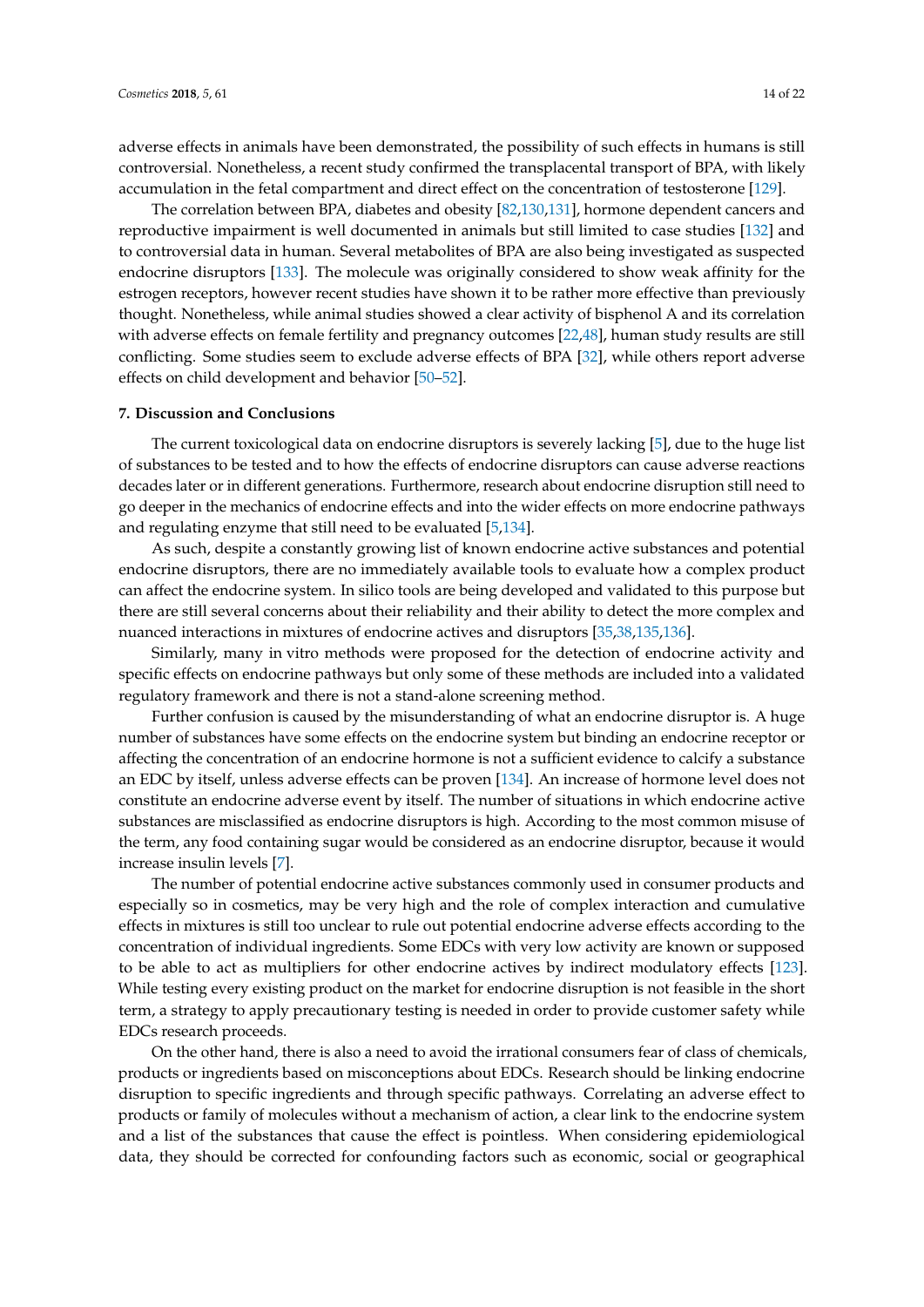parameters and take into account the fact that several ingredients and substances have been banned in the meanwhile (i.e., chlorofluorocarbons in sprays).

The non-monotonic nature of most endocrine responses [\[137\]](#page-21-14), together with the unclear interactions of endocrine actives, still needs an answer. While collecting more data from research on individual substances, a precautionary method should be applied to finished products aimed to be used by high risk categories (babies and children, pregnant and breast-feeding women) or in the genital area, or that can strongly effect the environment (toiletries, sunscreens), to benefit both the consumers and the manufacturers.

Cosmetic products and more generally consumer products, that fall in the above-mentioned categories, or that contain two or more known endocrine actives or substances listed as priority molecules for endocrine disruption testing, should undergo a pre-screening. In the current impossibility of assessing the effect of a mixture, testing the whole product as a potential endocrine active by use of OECD or other validated in vitro methods should at least provide an answer in term of estrogen or androgen activation and while the role of single substances will not be explored, the overall effect of the mixtures could be quantified.

In order to legitimize such a safety pre-screening strategy, an extensive literature search should be used to set agreed risk thresholds for acute and chronic changes in androgen, estrogen and other hormone levels. Cosmetics and consumer products are often applied several times daily for years or decades. In parallel, the development of tools for in silico and in vitro evaluation of mixtures and cumulative effects should be critical.

It is understandable that long term and complex cumulative effects of EDCs will require long term research and the analysis of epidemiological data in order to be fully understood, however short term protective strategies need to be prepared to ensure consumer safety in the meanwhile.

**Funding:** This research received no external funding.

**Conflicts of Interest:** The authors declare no conflicts of interest.

#### **References**

- <span id="page-14-0"></span>1. Bern, H.A.; Blair, P.; Brasseur, S.; Colborn, T.; Cunha, G.; Davis, W.; Dohler, K.D.; Fox, G.; Fry, M.; Gray, E.; et al. *Statement from the Work Session on Chemically-Induced Alterations in Sexual Development: The Wildlife/Human Connection*; Wingspread Conference Center: Racine, WI, USA, 1991.
- <span id="page-14-7"></span>2. Colborn, T.; Clement, C. *Chemically-Induced Alterations in Sexual Development: The Wildlife/Human Connection*; Princeton Scientific Publishing Company: Princeton, NJ, USA, 1992.
- 3. Kwiatkowski, C.F.; Bolden, A.L.; Liroff, R.A.; Rochester, J.R.; Vandenbergh, J.G. Twenty-Five Years of Endocrine Disruption Science: Remembering Theo Colborn. *Environ. Health Perspect.* **2016**, *124*, A151–A154. [\[CrossRef\]](http://dx.doi.org/10.1289/EHP746) [\[PubMed\]](http://www.ncbi.nlm.nih.gov/pubmed/27580976)
- <span id="page-14-1"></span>4. Monneret, C. What is an Endocrine Disruptor? *C. R. Biol.* **2017**, *340*, 403–405. [\[CrossRef\]](http://dx.doi.org/10.1016/j.crvi.2017.07.004) [\[PubMed\]](http://www.ncbi.nlm.nih.gov/pubmed/29126512)
- <span id="page-14-2"></span>5. Gore, A.C.; Chappell, V.A.; Fenton, S.E.; Flaws, J.A.; Nadal, A.; Prins, G.S.; Toppari, J.; Zoeller, R.T. EDC-2: The Endocrine Society's second scientific Statement on Endocrine Disrupting Chemicals. *Endocr. Rev.* **2015**, *36*, E1–E150. [\[CrossRef\]](http://dx.doi.org/10.1210/er.2015-1010) [\[PubMed\]](http://www.ncbi.nlm.nih.gov/pubmed/26544531)
- <span id="page-14-3"></span>6. Nohynek, G.J.; Borgert, C.J.; Dietrich, D.; Rozman, K.K. Endocrine disruption: Fact or urban legend? *Toxicol. Lett.* **2013**, *223*, 295–305. [\[CrossRef\]](http://dx.doi.org/10.1016/j.toxlet.2013.10.022) [\[PubMed\]](http://www.ncbi.nlm.nih.gov/pubmed/24177261)
- <span id="page-14-4"></span>7. Zoeller, R.T.; Bergman, Å.; Becher, G.; Bjerregaard, P.; Bornman, R.; Brandt, I.; Iguchi, T.; Jobling, S.; Kidd, K.A.; Kortenkamp, A.; et al. A path forward in the debate over health impacts of endocrine disrupting chemicals. *Environ. Health* **2014**, *13*, 118. [\[CrossRef\]](http://dx.doi.org/10.1186/1476-069X-13-118) [\[PubMed\]](http://www.ncbi.nlm.nih.gov/pubmed/25533907)
- <span id="page-14-6"></span>8. De Coster, S.; van Larebeke, N. Endocrine-disrupting chemicals: Associated disorders and mechanisms of action. *J. Environ. Public Health* **2012**. [\[CrossRef\]](http://dx.doi.org/10.1155/2012/713696) [\[PubMed\]](http://www.ncbi.nlm.nih.gov/pubmed/22991565)
- <span id="page-14-5"></span>9. Rodgers, K.M.; Udesky, J.O.; Rudel, R.A.; Brody, J.G. Environmental chemicals and breast cancer: An updated review of epidemiological literature informed by biological mechanisms. *Environ. Res.* **2018**, *160*, 152–182. [\[CrossRef\]](http://dx.doi.org/10.1016/j.envres.2017.08.045) [\[PubMed\]](http://www.ncbi.nlm.nih.gov/pubmed/28987728)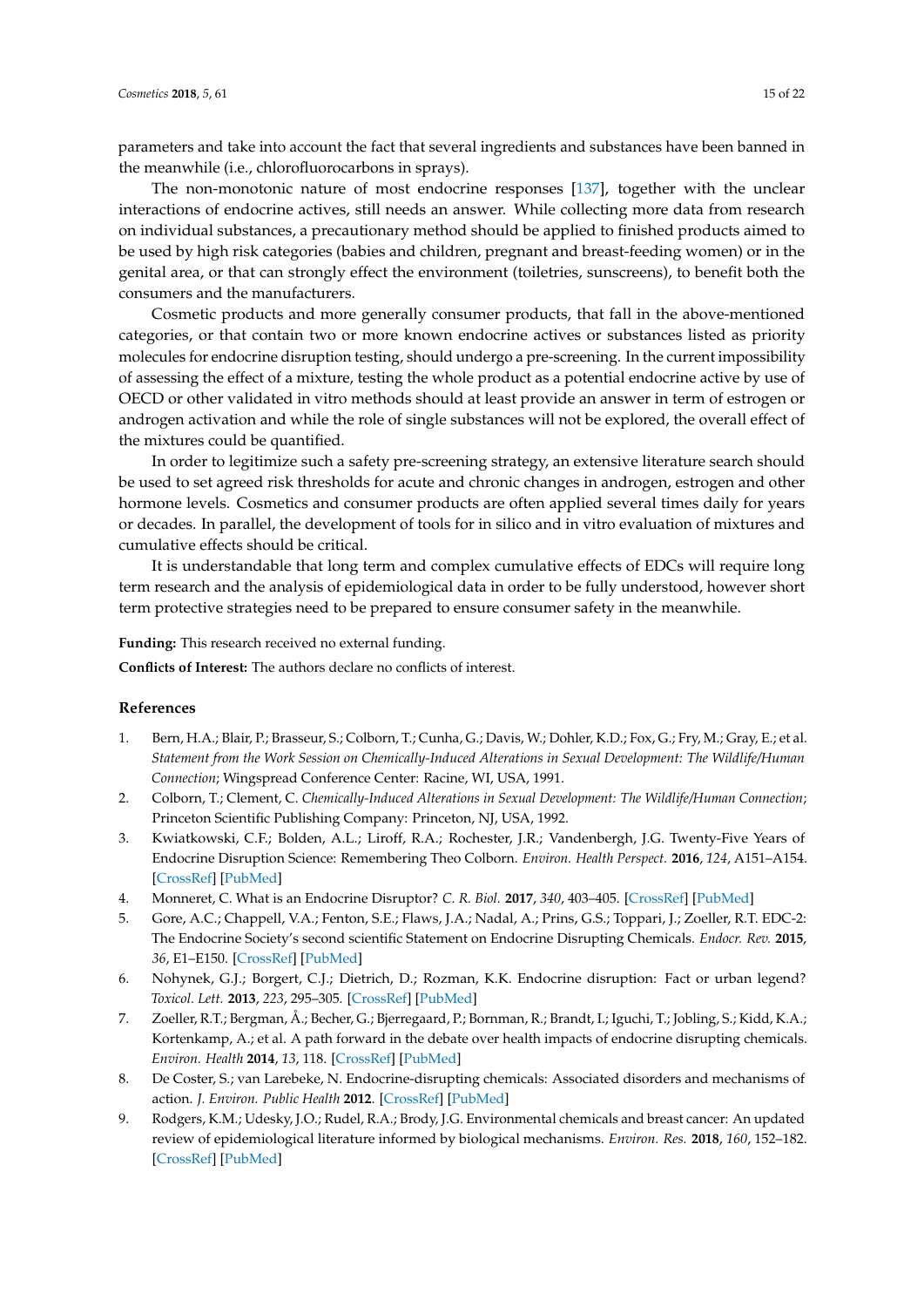- <span id="page-15-0"></span>10. Balaguer, P.; Delfosse, V.; Grimaldi, M.; Bourguet, W. Structural and functional evidences for the interactions between nuclear hormone receptors and endocrine disruptors at low doses. *C. R. Biol.* **2017**, *340*, 414–420. [\[CrossRef\]](http://dx.doi.org/10.1016/j.crvi.2017.08.002) [\[PubMed\]](http://www.ncbi.nlm.nih.gov/pubmed/29126514)
- <span id="page-15-1"></span>11. Barouki, R. Endocrine disruptors: Revisiting concepts and dogma in toxicology. *C. R. Biol.* **2017**, *340*, 410–413. [\[CrossRef\]](http://dx.doi.org/10.1016/j.crvi.2017.07.005) [\[PubMed\]](http://www.ncbi.nlm.nih.gov/pubmed/29126513)
- <span id="page-15-2"></span>12. Slama, R.; Vernet, C.; Nassan, F.L.; Hauser, R.; Philippat, C. Characterizing the effect of endocrine disruptors on human health: The role of epidemiological cohorts. *C. R. Biol.* **2017**, *340*, 421–431. [\[CrossRef\]](http://dx.doi.org/10.1016/j.crvi.2017.07.008) [\[PubMed\]](http://www.ncbi.nlm.nih.gov/pubmed/28843646)
- <span id="page-15-3"></span>13. Grandjean, V.; Fourré, S.; de Abreu, D.A.F.; Derieppe, M.; Remy, J.; Rassoulzadegan, M. RNA-mediated paternal heredity of diet-induced obesity and metabolic disorders. *Sci. Rep.* **2015**, *5*, 18193. [\[CrossRef\]](http://dx.doi.org/10.1038/srep18193) [\[PubMed\]](http://www.ncbi.nlm.nih.gov/pubmed/26658372)
- <span id="page-15-4"></span>14. Walker, D.M.; Gore, A.C. Epigenetic impacts of endocrine disruptors in the brain. *Front. Neuroendocrinol.* **2017**, *44*, 1–26. [\[CrossRef\]](http://dx.doi.org/10.1016/j.yfrne.2016.09.002) [\[PubMed\]](http://www.ncbi.nlm.nih.gov/pubmed/27663243)
- <span id="page-15-5"></span>15. Axelstad, M.; Christiansen, S.; Boberg, J.; Scholze, M.; Jacobsen, P.R.; Isling, L.K.; Kortenkamp, A.; Hass, U. Mixtures of endocrine-disrupting contaminants induce adverse developmental effects in preweaning rats. *Reproduction* **2014**, *174*, 489–501. [\[CrossRef\]](http://dx.doi.org/10.1530/REP-13-0447) [\[PubMed\]](http://www.ncbi.nlm.nih.gov/pubmed/24298046)
- <span id="page-15-6"></span>16. Bois, F.Y.; Golbamaki-Bakhtyari, N.; Kovarich, S.; Tebby, C.; Gabb, H.A.; Lemazurier, E. High-Throughput Analysis of Ovarian Cycle Disruption by Mixtures of Aromatase Inhibitors. *Environ. Health Perspect.* **2017**, *125*, 077012. [\[CrossRef\]](http://dx.doi.org/10.1289/EHP742) [\[PubMed\]](http://www.ncbi.nlm.nih.gov/pubmed/28886606)
- <span id="page-15-7"></span>17. Pellegrini, E.; Diotel, N.; Vaillant-Capitaine, C.; Pérez Maria, R.; Gueguen, M.M.; Nasri, A.; Cano Nicolau, J.; Kah, O. Steroid modulation of neurogenesis: Focus on radial glial cells in zebrafish. *J. Steroid. Biochem. Mol. Biol.* **2016**, *160*, 27–36. [\[CrossRef\]](http://dx.doi.org/10.1016/j.jsbmb.2015.06.011) [\[PubMed\]](http://www.ncbi.nlm.nih.gov/pubmed/26151741)
- <span id="page-15-8"></span>18. Vested, A.; Giwercman, A.; Bonde, J.P.; Toft, G. Persistent organic pollutants and male reproductive health. *Asian J. Androl.* **2014**, *16*, 71–80. [\[CrossRef\]](http://dx.doi.org/10.4103/1008-682X.122345) [\[PubMed\]](http://www.ncbi.nlm.nih.gov/pubmed/24369135)
- <span id="page-15-9"></span>19. European Commission. *Communication from the Commission to the European Parliament and the Council on Endocrine Disruptors and the Draft Commission Acts Setting out Scientific Criteria for Their Determination in the Context of the EU Legislation on Plant Protection Products and Biocidal Products*; EU Commission: Luxembourg, 2016.
- <span id="page-15-10"></span>20. European Chemical Agency (ECHA); European food Safety Authority (EFSA). Guidance for the identification of endocrine disruptors in the context of Regulations (EU) No 528/2012 and (EC) No 1107/2009. *EFSA* **2018**, *16*, 5311.
- <span id="page-15-11"></span>21. Diamanti-Kandarakis, E.; Bourguignon, J.P.; Giudice, L.C.; Hauser, R.; Prins, G.S.; Soto, A.M.; Zoeller, R.T.; Gore, A.C. Endocrine-Disrupting Chemicals: An Endocrine Society Scientific Statement. *Endocr. Rev.* **2009**, *30*, 293–342. [\[CrossRef\]](http://dx.doi.org/10.1210/er.2009-0002) [\[PubMed\]](http://www.ncbi.nlm.nih.gov/pubmed/19502515)
- <span id="page-15-12"></span>22. Fénichel, P.C.; hevalier, N. Environmental endocrine disruptors: New diabetogens? *C. R. Biol.* **2017**, *340*, 446–452. [\[CrossRef\]](http://dx.doi.org/10.1016/j.crvi.2017.07.003) [\[PubMed\]](http://www.ncbi.nlm.nih.gov/pubmed/28826789)
- <span id="page-15-13"></span>23. Wallace, D.R. Nanotoxicology and Metalloestrogens: Possible Involvement in Breast Cancer. *Toxics* **2015**, *3*, 390–413. [\[CrossRef\]](http://dx.doi.org/10.3390/toxics3040390) [\[PubMed\]](http://www.ncbi.nlm.nih.gov/pubmed/29051471)
- <span id="page-15-14"></span>24. Dodson, R.E.; Nishioka, M.; Standley, L.J.; Perovich, L.J.; Brody, J.G.; Rudel, R.A. Endocrine Disruptors and Asthma-Associated Chemicals in Consumer Products. *Environ. Health Perspect.* **2012**, *120*, 935–943. [\[CrossRef\]](http://dx.doi.org/10.1289/ehp.1104052) [\[PubMed\]](http://www.ncbi.nlm.nih.gov/pubmed/22398195)
- <span id="page-15-15"></span>25. Helm, J.S.; Nishioka, M.; Brody, J.G.; Rudel, R.A.; Dodson, R.E. Measurement of endocrine disrupting and asthma-associated chemicals in hair products used by Black women. *Environ. Res.* **2018**, *165*, 448–458. [\[CrossRef\]](http://dx.doi.org/10.1016/j.envres.2018.03.030) [\[PubMed\]](http://www.ncbi.nlm.nih.gov/pubmed/29705122)
- <span id="page-15-16"></span>26. Burgio, E.; Piscitelli, P.; Colao, A. Environmental Carcinogenesis and Transgenerational Transmission of Carcinogenic Risk: From Genetics to Epigenetics. *Int. J. Environ. Res. Public Health* **2018**, *15*. [\[CrossRef\]](http://dx.doi.org/10.3390/ijerph15081791) [\[PubMed\]](http://www.ncbi.nlm.nih.gov/pubmed/30127322)
- <span id="page-15-17"></span>27. Marcoccia, D.; Pellegrini, M.; Fiocchetti, M.; Lorenzetti, S.; Marino, M. Food components and contaminants as (anti)androgenic molecules. *Gene Nutr.* **2017**, *12*. [\[CrossRef\]](http://dx.doi.org/10.1186/s12263-017-0555-5) [\[PubMed\]](http://www.ncbi.nlm.nih.gov/pubmed/28239427)
- 28. Rehman, S.; Usman, Z.; Rehman, S.; AlDraihem, M.; Rehman, N.; Rehman, I.; Ahmad, G. Endocrine disrupting chemicals and impact on male reproductive Health. *Transl. Androl. Urol.* **2018**, *7*, 490–503. [\[CrossRef\]](http://dx.doi.org/10.21037/tau.2018.05.17) [\[PubMed\]](http://www.ncbi.nlm.nih.gov/pubmed/30050807)
- <span id="page-15-18"></span>29. Sweeney, M.F.; Hasan, N.; Soto, A.M.; Sonnenschein, C. Environmental Endocrine Disruptors: Effects on the human male reproductive system. *Rev. Endocr. Metab. Disord.* **2015**, *16*, 341–357. [\[CrossRef\]](http://dx.doi.org/10.1007/s11154-016-9337-4) [\[PubMed\]](http://www.ncbi.nlm.nih.gov/pubmed/26847433)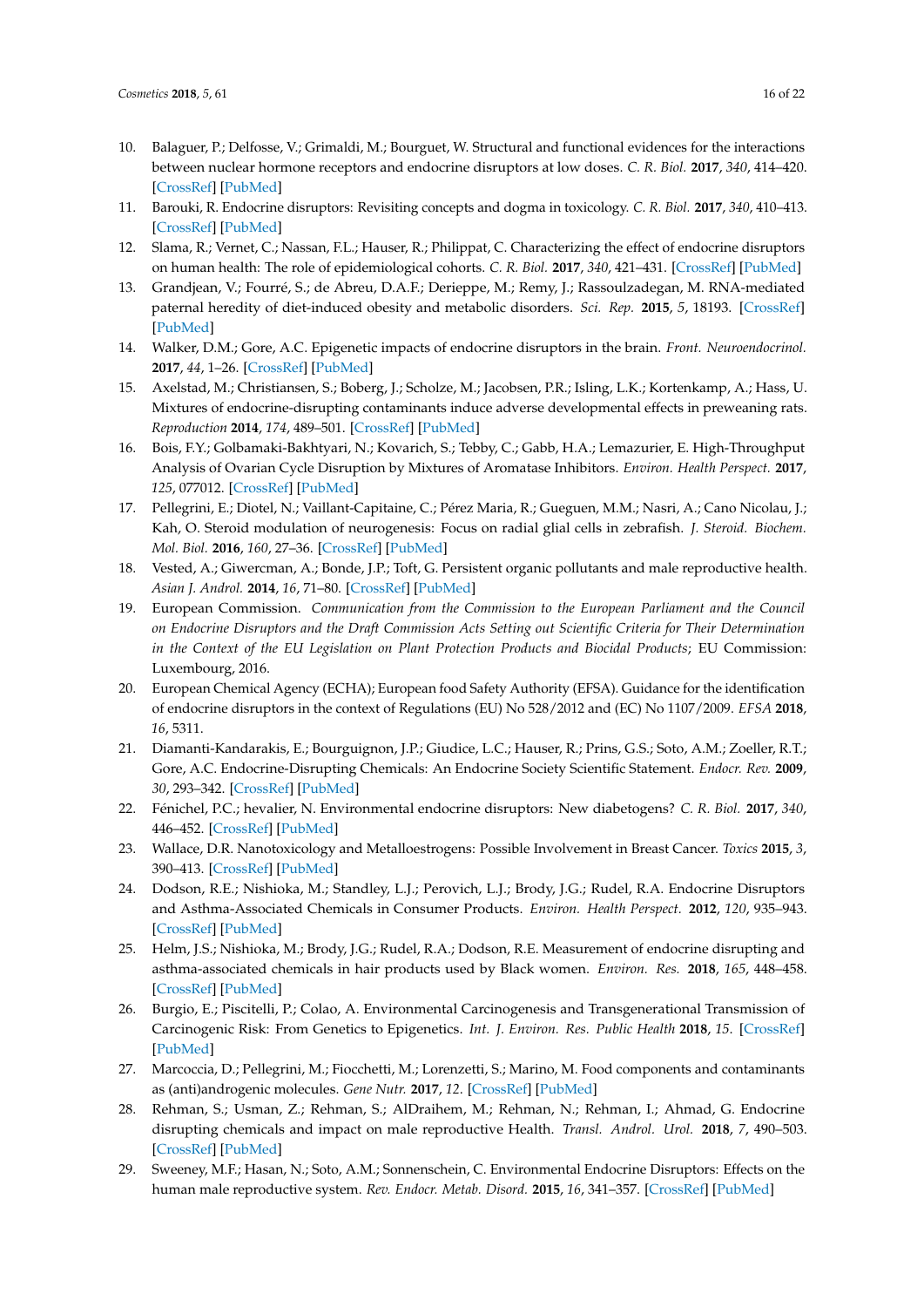- <span id="page-16-0"></span>30. Ambruosi, B.; Uranio, M.F.; Sardanelli, A.M.; Pocar, P.; Martino, N.A.; Paternoster, M.S.; Amati, F.; Dell'Aquila, M.E. In Vitro Acute Exposure to DEHP Affects Oocyte Meiotic Maturation, Energy and Oxidative Stress Parameters in a Large Animal Model. *PLoS ONE* **2011**, *6*, e27452. [\[CrossRef\]](http://dx.doi.org/10.1371/annotation/4eeebe50-1b31-422c-94a0-effcf9eda85f)
- <span id="page-16-11"></span>31. Cha, S.; Baek, J.W.; Ji, H.J.; Choi, J.H.; Kim, C.; Lee, M.Y.; Hwang, Y.J.; Yang, E.; Lee, Su.; Jung, H.; et al. Disturbing Effects of Chronic Low-dose 4-Nonylphenol exposing on Gonadal Weight and Reproductive Outcome over One-generation. *Dev. Reprod.* **2017**, *21*, 121–130. [\[CrossRef\]](http://dx.doi.org/10.12717/DR.2017.21.2.121) [\[PubMed\]](http://www.ncbi.nlm.nih.gov/pubmed/28785733)
- <span id="page-16-12"></span>32. Mínguez-Alarcón, L.; Gaskins, A.J.; Chiu, Y.H.; Williams, P.L.; Ehrlich, S.; Chavarro, J.E.; Petrozza, J.C.; Ford, J.B.; Calafat, A.M.; Hauser, R.; EARTH Study Team. Urinary bisphenol A concentrations and association with in vitro fertilization outcomes among women from a fertility clinic. *Hum. Reprod.* **2015**, *30*, 2120–2128. [\[CrossRef\]](http://dx.doi.org/10.1093/humrep/dev183) [\[PubMed\]](http://www.ncbi.nlm.nih.gov/pubmed/26209788)
- 33. Mínguez-Alarcón, L.; Christou, G.; Messerlian, C.; Williams, P.L.; Carignan, C.C.; Souter, I.; Ford, J.B.; Calafat, A.M.; Hauser, R. Urinary triclosan concentrations and diminished ovarian reserve among women from a fertility clinic. *Fertil. Steril.* **2017**, *108*, 312–319. [\[CrossRef\]](http://dx.doi.org/10.1016/j.fertnstert.2017.05.020) [\[PubMed\]](http://www.ncbi.nlm.nih.gov/pubmed/28583664)
- <span id="page-16-1"></span>34. Vabre, P.; Gatimel, N.; Moreau, J.; Gayrard, V.; Picard-Hagen, N.; Parinaud, J.; Leandri, R.D. Environmental pollutants, a possible etiology for premature ovarian insufficiency: A narrative review of animal and human data. *Environ. Health* **2017**, *16*, 37. [\[CrossRef\]](http://dx.doi.org/10.1186/s12940-017-0242-4) [\[PubMed\]](http://www.ncbi.nlm.nih.gov/pubmed/28388912)
- <span id="page-16-2"></span>35. Sosnovcová, J.; Rucki, M.; Bendová, H. Estrogen Receptor Binding Affinity of Food Contact Material Components Estimated by QSAR. *Cent. Eur. J. Public Health* **2016**, *24*, 241–244. [\[CrossRef\]](http://dx.doi.org/10.21101/cejph.a4813) [\[PubMed\]](http://www.ncbi.nlm.nih.gov/pubmed/27743518)
- <span id="page-16-3"></span>36. Politano, V.T.; Lewis, E.M.; Hoberman, A.M.; Diener, R.M.; Api, A.M.; Patel, A. Oral 1-Generation Rat Reproduction Study of Isobornyl Acetate: An Evaluation Through Sexual Maturity in the F1 Generation. *Int. J. Toxicol.* **2017**, *36*, 252–259. [\[CrossRef\]](http://dx.doi.org/10.1177/1091581817708197) [\[PubMed\]](http://www.ncbi.nlm.nih.gov/pubmed/28481133)
- <span id="page-16-4"></span>37. Benedetti, M.; Zona, A.; Beccaloni, E.; Carere, M.; Comba, P. Incidence of Breast, Prostate, Testicular, and Thyroid Cancer in Italian Contaminated Sites with Presence of Substances with Endocrine Disrupting Properties. *Int. J. Environ. Res. Public Health* **2017**, *14*, 355. [\[CrossRef\]](http://dx.doi.org/10.3390/ijerph14040355) [\[PubMed\]](http://www.ncbi.nlm.nih.gov/pubmed/28353667)
- <span id="page-16-13"></span>38. Bonefeld-Jørgensen, E.C.; Long, M.; Fredslund, S.O.; Bossi, R.; Olsen, J. Breast cancer risk after exposure to perfluorinated compounds in Danish women: A case–control study nested in the Danish National Birth Cohort. *Cancer Causes Control* **2014**, *25*, 1439–1448. [\[CrossRef\]](http://dx.doi.org/10.1007/s10552-014-0446-7) [\[PubMed\]](http://www.ncbi.nlm.nih.gov/pubmed/25148915)
- 39. Cohn, B.A.; Wolff, M.S.; Cirillo, P.M.; Sholtz, R.I. DDT and Breast Cancer in Young Women: New Data on the Significance of Age at Exposure. *Environ. Health Perspect.* **2007**, *115*, 1406–1414. [\[CrossRef\]](http://dx.doi.org/10.1289/ehp.10260) [\[PubMed\]](http://www.ncbi.nlm.nih.gov/pubmed/17938728)
- 40. Pastor-Barriuso, R.; Fernández, M.F.; Castaño-Vinyals, G.; Whelan, D.; Pérez-Gómez, B.; Llorca, J.; Villanueva, C.M.; Guevara, M.; Molina-Molina, J.M.; Artacho-Cordón, F.; et al. Total Effective Xenoestrogen Burden in Serum Samples and Risk for Breast Cancer in a Population-Based Multicase–Control Study in Spain. *Environ. Health Perspect.* **2016**, *124*, 1575–1582. [\[CrossRef\]](http://dx.doi.org/10.1289/EHP157) [\[PubMed\]](http://www.ncbi.nlm.nih.gov/pubmed/27203080)
- <span id="page-16-5"></span>41. Warner, M.; Mocarelli, P.; Samuels, S.; Needham, L.; Brambilla, P.; Eskenazi, B. Dioxin Exposure and Cancer Risk in the Seveso Women's Health Study. *Environ. Health Perspect.* **2011**, *119*, 1700–1705. [\[CrossRef\]](http://dx.doi.org/10.1289/ehp.1103720) [\[PubMed\]](http://www.ncbi.nlm.nih.gov/pubmed/21810551)
- <span id="page-16-6"></span>42. Bonde, J.P.; Flachs, E.M.; Rimborg, S.; Glazer, C.H.; Giwercman, A.; Ramlau-Hansen, C.H.; Hougaard, K.S.; Høyer, B.B.; Hærvig, K.K.; Petersen, S.B.; et al. The epidemiologic evidence linking prenatal and postnatal exposure to endocrine disrupting chemicals with male reproductive disorders: A systematic review and meta-analysis. *Hum. Reprod. Update* **2017**, *23*, 104–125. [\[CrossRef\]](http://dx.doi.org/10.1093/humupd/dmw036) [\[PubMed\]](http://www.ncbi.nlm.nih.gov/pubmed/27655588)
- <span id="page-16-7"></span>43. Rochefort, H. Endocrine disruptors (EDs) and hormone-dependent cancers: Correlation or causal relationship? *C. R. Biol.* **2017**, *340*, 439–445. [\[CrossRef\]](http://dx.doi.org/10.1016/j.crvi.2017.07.007) [\[PubMed\]](http://www.ncbi.nlm.nih.gov/pubmed/29126515)
- <span id="page-16-8"></span>44. Kajta, M.; Wójtowicz, A.K. Impact of endocrine-disrupting chemicals on neural development and the onset of neurological disorders. *Pharmacol. Rep.* **2013**, *65*, 1632–1639. [\[CrossRef\]](http://dx.doi.org/10.1016/S1734-1140(13)71524-X)
- <span id="page-16-9"></span>45. Preciados, M.; Yoo, C.; Roy, D. Estrogenic Endocrine Disrupting Chemicals Influencing NRF1 Regulated Gene Networks in the Development of Complex Human Brain Diseases. *Int. J. Mol. Sci.* **2016**, *17*, 2086. [\[CrossRef\]](http://dx.doi.org/10.3390/ijms17122086) [\[PubMed\]](http://www.ncbi.nlm.nih.gov/pubmed/27983596)
- <span id="page-16-10"></span>46. Coumailleau, P.; Pellegrini, E.; Adrio, F.; Diotel, N.; Cano-Nicolau, J.; Nasri, A.; Vaillant, C.; Kah, O. Aromatase, estrogen receptors and brain development in fish and amphibians. *Biochim. Biophys. Acta* **2015**, *1849*, 152–162. [\[CrossRef\]](http://dx.doi.org/10.1016/j.bbagrm.2014.07.002) [\[PubMed\]](http://www.ncbi.nlm.nih.gov/pubmed/25038582)
- 47. Fox, D.A.; Opanashuk, L.; Zharkovsky, A.; Weiss, B. Gene-Chemical Interactions in the Developing Mammalian Nervous System: Effects on Proliferation, Neurogenesis and Differentiation. *Neurotoxicology* **2010**, *31*, 589–597. [\[CrossRef\]](http://dx.doi.org/10.1016/j.neuro.2010.03.007) [\[PubMed\]](http://www.ncbi.nlm.nih.gov/pubmed/20381523)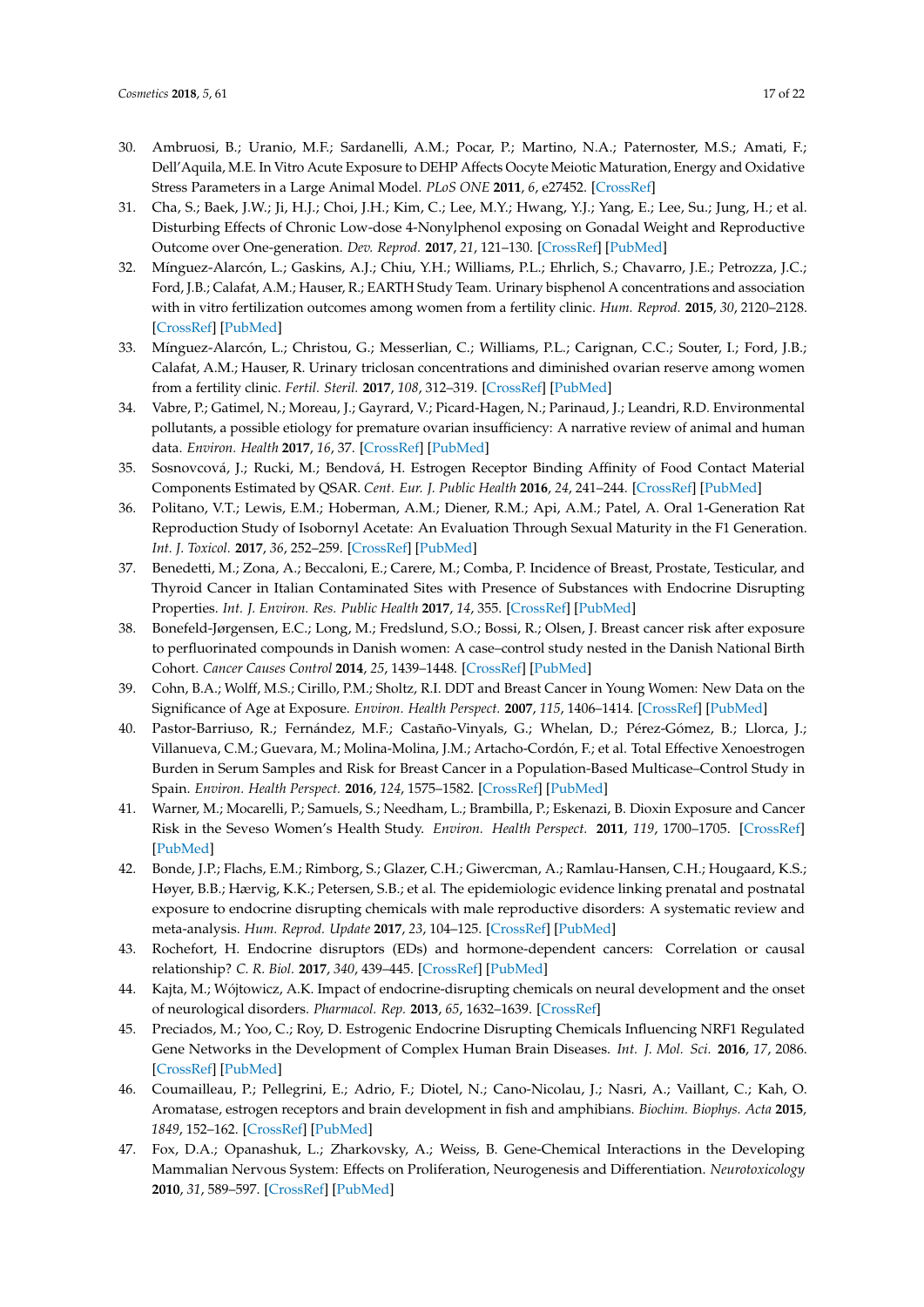- <span id="page-17-14"></span>48. Kinch, C.D.; Ibhazehiebo, K.; Jeong, J.; Habibi, H.R.; Kurrasch, D.M. Low-dose exposure to bisphenol A and replacement bisphenol S induces precocious hypothalamic neurogenesis in embryonic zebrafish. *Proc. Natl. Acad. Sci. USA* **2015**, *112*, 1475–1480. [\[CrossRef\]](http://dx.doi.org/10.1073/pnas.1417731112) [\[PubMed\]](http://www.ncbi.nlm.nih.gov/pubmed/25583509)
- <span id="page-17-0"></span>49. Martini, M.; Calandreau, L.; Jouhanneau, M.; Mhaouty-Kodja, S.; Keller, M. Perinatal exposure to methoxychlor enhances adult cognitive responses and hippocampal neurogenesis in mice. *Front. Behav. Neurosci.* **2014**, *8*, 202. [\[CrossRef\]](http://dx.doi.org/10.3389/fnbeh.2014.00202) [\[PubMed\]](http://www.ncbi.nlm.nih.gov/pubmed/24982620)
- <span id="page-17-1"></span>50. Avecilla, A.; Doke, M.; Jovellanos, J.; Avecilla, V. Contribution of Inhibitor of Differentiation and Estrogenic Endocrine Disruptors to Neurocognitive Disorders. *Med. Sci.* **2018**, *6*, 61. [\[CrossRef\]](http://dx.doi.org/10.3390/medsci6030061) [\[PubMed\]](http://www.ncbi.nlm.nih.gov/pubmed/30081481)
- 51. Braun, J.M.; Muckle, G.; Arbuckle, T.; Bouchard, M.F.; Fraser, W.D.; Ouellet, E.; Séguin, J.R.; Oulhote, Y.; Webster, G.M.; Lanphear, B.P. Associations of Prenatal Urinary Bisphenol A Concentrations with Child Behaviors and Cognitive Abilities. *Environ. Health Perspect.* **2017**, *125*, 067008. [\[CrossRef\]](http://dx.doi.org/10.1289/EHP984) [\[PubMed\]](http://www.ncbi.nlm.nih.gov/pubmed/28657891)
- <span id="page-17-15"></span>52. Lim, Y.; Bae, S.; Kim, Bu.; Shin, C.H.; Lee, Y.A.; Kim, J.I.; Hong, Y. Prenatal and postnatal bisphenol A exposure and social impairment in 4-year-old children. *Environ. Health* **2017**, *16*, 79. [\[CrossRef\]](http://dx.doi.org/10.1186/s12940-017-0289-2) [\[PubMed\]](http://www.ncbi.nlm.nih.gov/pubmed/28747197)
- 53. Philippat, C.; Nakiwala, D.; Calafat, A.M.; Botton, J.; De Agostini, M.; Heude, B.; Slama, R. Prenatal Exposure to Nonpersistent Endocrine Disruptors and Behavior in Boys at 3 and 5Years. *Environ. Health Perspect.* **2017**, *125*, 097014. [\[CrossRef\]](http://dx.doi.org/10.1289/EHP1314) [\[PubMed\]](http://www.ncbi.nlm.nih.gov/pubmed/28937960)
- 54. Takeda, T. Molecular Mechanism Whereby Maternal Exposure to Dioxin Suppresses Sexual Maturation of the Offspring after Growing Up. *Yakugaku Zasshi* **2017**, *37*, 1373–1379. [\[CrossRef\]](http://dx.doi.org/10.1248/yakushi.17-00146) [\[PubMed\]](http://www.ncbi.nlm.nih.gov/pubmed/29093374)
- <span id="page-17-2"></span>55. Weiss, B. Endocrine Disruptors as a Threat to Neurological Function. *J. Neurol. Sci.* **2011**, *305*, 11–21. [\[CrossRef\]](http://dx.doi.org/10.1016/j.jns.2011.03.014) [\[PubMed\]](http://www.ncbi.nlm.nih.gov/pubmed/21474148)
- <span id="page-17-3"></span>56. Doke, M.; Avecilla, V.; Felty, Q. Inhibitor of Differentiation-3 and Estrogenic Endocrine Disruptors: Implications for Susceptibility to Obesity and Metabolic Disorders. *Biomed. Res. Int.* **2018**, *2018*. [\[CrossRef\]](http://dx.doi.org/10.1155/2018/6821601) [\[PubMed\]](http://www.ncbi.nlm.nih.gov/pubmed/29507860)
- 57. Nappi, F.; Barrea, L.; Di Somma, C.; Savanelli, M.C.; Muscogiuri, G.; Orio, F.; Savastano, S. Endocrine Aspects of Environmental "Obesogen" Pollutants. *Int. J. Environ. Res. Public Health* **2016**, *13*, 765. [\[CrossRef\]](http://dx.doi.org/10.3390/ijerph13080765) [\[PubMed\]](http://www.ncbi.nlm.nih.gov/pubmed/27483295)
- <span id="page-17-4"></span>58. Petrakis, D.; Vassilopoulou, L.; Mamoulakis, C.; Psycharakis, C.; Anifantaki, A.; Sifakis, S.; Docea, A.O.; Tsiaoussis, J.; Makrigiannakis, A.; Tsatsakis, A.M. Endocrine Disruptors Leading to Obesity and Related Diseases. *Int. J. Environ. Res. Public Health* **2017**, *14*, 1282. [\[CrossRef\]](http://dx.doi.org/10.3390/ijerph14101282) [\[PubMed\]](http://www.ncbi.nlm.nih.gov/pubmed/29064461)
- <span id="page-17-5"></span>59. Bodin, J.; Bølling, A.K.; Becher, R.; Kuper, F.; Løvik, M.; Nygaard, U.C. Transmaternal bisphenol A exposure accelerates diabetes type 1 development in NOD mice. *Toxicol. Sci.* **2014**, *137*, 311–323. [\[CrossRef\]](http://dx.doi.org/10.1093/toxsci/kft242) [\[PubMed\]](http://www.ncbi.nlm.nih.gov/pubmed/24189131)
- <span id="page-17-6"></span>60. Joint Research Centre (JRC). *Screening Methodology to Identify Potential Endocrine Disruptors According to Different Options in the Context of an Impact Assessment*; European Commission: Brussels, Belgium, 2016.
- <span id="page-17-7"></span>61. Ding, D.; Xu, L.; Fang, H.; Hong, H.; Perkins, R.; Harris, S.; Bearden, E.D.; Shi, L.; Tong, W. The EDKB: An established knowledge base for endocrine disrupting chemicals. *Bioinformatics* **2010**, *11*, S5. [\[CrossRef\]](http://dx.doi.org/10.1186/1471-2105-11-S6-S5) [\[PubMed\]](http://www.ncbi.nlm.nih.gov/pubmed/20946616)
- <span id="page-17-8"></span>62. Buckley, J.P.; Doherty, B.T.; Keil, A.P.; Engel, S.M. Statistical Approaches for Estimating Sex-Specific Effects in Endocrine Disruptors Research. *Environ. Health Perspect.* **2017**, *125*, 067013. [\[CrossRef\]](http://dx.doi.org/10.1289/EHP334) [\[PubMed\]](http://www.ncbi.nlm.nih.gov/pubmed/28665274)
- <span id="page-17-9"></span>63. Patel, S. Fragrance compounds: The wolves in sheep's clothings. *Med. Hypotheses* **2017**, *102*, 106–111. [\[CrossRef\]](http://dx.doi.org/10.1016/j.mehy.2017.03.025) [\[PubMed\]](http://www.ncbi.nlm.nih.gov/pubmed/28478814)
- <span id="page-17-10"></span>64. Marta-Sanchez, A.V.; Caldas, S.S.; Schneider, A.; Cardoso, S.M.V.S.; Primel, E.G. Trace analysis of parabens preservatives in drinking water treatment sludge, treated, and mineral water samples. *Environ. Sci. Pollut. Res.* **2018**, *25*, 14460–14470. [\[CrossRef\]](http://dx.doi.org/10.1007/s11356-018-1583-4) [\[PubMed\]](http://www.ncbi.nlm.nih.gov/pubmed/29525867)
- <span id="page-17-11"></span>65. Darbre, P.D.; Harvey, P.W. Paraben esters: Review of recent studies of endocrine toxicity, absorption, esterase and human exposure, and discussion of potential human health risks. *J. Appl. Toxicol.* **2008**, *28*, 561–578. [\[CrossRef\]](http://dx.doi.org/10.1002/jat.1358) [\[PubMed\]](http://www.ncbi.nlm.nih.gov/pubmed/18484575)
- <span id="page-17-12"></span>66. Hu, P.; Kennedy, R.C.; Chen, X.; Zhang, J.; Shen, C.-L.; Chen, J.; Zhao, L. Differential effects on adiposity and serum marker of bone formation by post-weaning exposure to methylparaben and butylparaben. *Environ. Sci. Pollut. Res.* **2016**, *23*, 21957–21968. [\[CrossRef\]](http://dx.doi.org/10.1007/s11356-016-7452-0) [\[PubMed\]](http://www.ncbi.nlm.nih.gov/pubmed/27535158)
- <span id="page-17-13"></span>67. Pop, A.; Drugan, T.; Gutleb, A.C.; Lupu, D.; Cherfan, J.; Loghin, F.; Kiss, B. Individual and combined in vitro (anti)androgenic effects of certain food additives and cosmetic preservatives. *Toxicology* **2016**, *32*, 269–277. [\[CrossRef\]](http://dx.doi.org/10.1016/j.tiv.2016.01.012) [\[PubMed\]](http://www.ncbi.nlm.nih.gov/pubmed/26812027)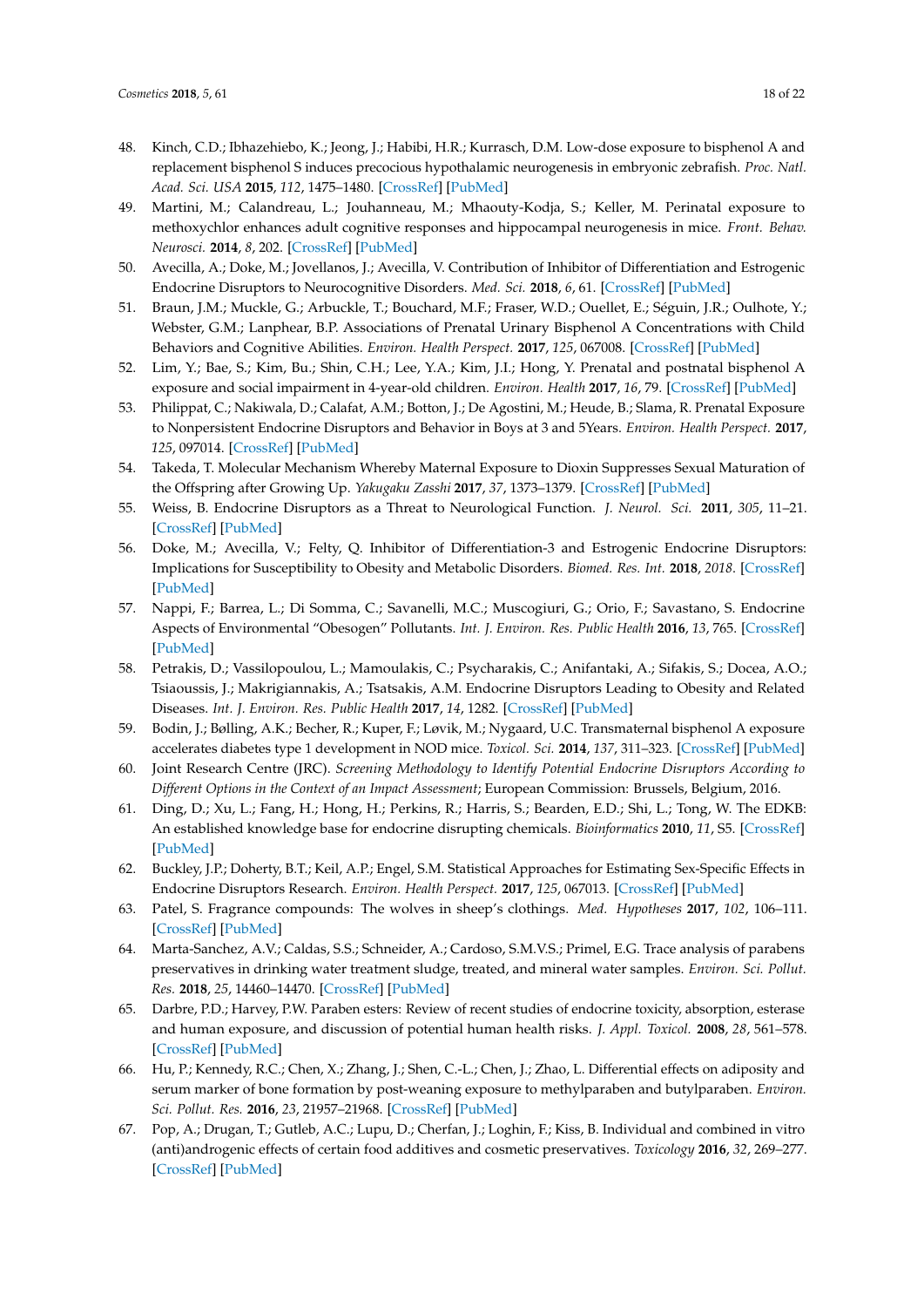- <span id="page-18-0"></span>68. Kim, S.; Lee, S.; Shin, C.; Lee, J.; Kim, S.; Lee, A.; Park, J.; Kho, Y.; Moos, R.K.; Koch, H.M.; et al. Urinary parabens and triclosan concentrations and associated exposure characteristics in a Korean population-A comparison between night-time and first-morning urine. *Int. J. Hyg. Environ. Health* **2018**, *221*, 632–641. [\[CrossRef\]](http://dx.doi.org/10.1016/j.ijheh.2018.03.009) [\[PubMed\]](http://www.ncbi.nlm.nih.gov/pubmed/29598845)
- <span id="page-18-1"></span>69. MacIsaac, J.K.; Gerona, R.R.; Blanc, P.D.; Apatira, L.; Friesen, M.W.; Coppolino, M.; Janssen, S. Healthcare Worker Exposures to the Antibacterial Agent Triclosan. *J. Occup. Environ. Med.* **2015**, *56*, 834–839. [\[CrossRef\]](http://dx.doi.org/10.1097/JOM.0000000000000183) [\[PubMed\]](http://www.ncbi.nlm.nih.gov/pubmed/25099409)
- <span id="page-18-2"></span>70. Wang, X.; Ouyang, F.; Feng, L.; Wang, X.; Liu, Z.; Zhang, J. Maternal Urinary Triclosan Concentration in Relation to Maternal and Neonatal Thyroid Hormone Levels: A Prospective Study. *Environ. Health Perspect.* **2017**, *125*, 067017. [\[CrossRef\]](http://dx.doi.org/10.1289/EHP500) [\[PubMed\]](http://www.ncbi.nlm.nih.gov/pubmed/28669941)
- <span id="page-18-3"></span>71. Kalloo, G.; Calafat, A.M.; Chen, A.; Yolton, K.; Lanphear, B.P.; Braun, J.M. Early life Triclosan exposure and child adiposity at 8 Years of age: A prospective cohort study. *Environ. Health* **2018**, *17*, 24. [\[CrossRef\]](http://dx.doi.org/10.1186/s12940-018-0366-1) [\[PubMed\]](http://www.ncbi.nlm.nih.gov/pubmed/29506550)
- <span id="page-18-4"></span>72. Zhang, P.; Yang, M.; Zeng, L.; Liu, C. P38/TRHr-Dependent Regulation of TPO in Thyroid Cells Contributes to the Hypothyroidism of Triclosan-Treated Rats. *Cell. Physiol. Biochem.* **2018**, *45*, 1303–1315. [\[CrossRef\]](http://dx.doi.org/10.1159/000487558) [\[PubMed\]](http://www.ncbi.nlm.nih.gov/pubmed/29462796)
- <span id="page-18-5"></span>73. Li, H.; Zhao, Y.; Chen, L.; Su, Y.; Li, X.; Jin, L.; Ge, R. Triclocarban and Triclosan Inhibit Human Aromatase via different Mechanisms. *BioMed Res. Int.* **2017**, *2017*, 8284097. [\[CrossRef\]](http://dx.doi.org/10.1155/2017/8284097) [\[PubMed\]](http://www.ncbi.nlm.nih.gov/pubmed/29376079)
- <span id="page-18-6"></span>74. Mineo, H.; Ohdate, T.; Fukumura, K.; Katayama, T.; Onaga, T.; Kato, S.; Yanaihara, N. Effects of benzoic acid and its analogues on insulin and glucagon secretion in sheep. *Eur. J. Pharmacol.* **1995**, *280*, 149–154. [\[CrossRef\]](http://dx.doi.org/10.1016/0014-2999(95)00192-N)
- <span id="page-18-7"></span>75. Ashby, J.; Lefevre, P.A.; Odum, J.; Tinwell, H.; Kennedy, S.J.; Beresford, N.; Sumpter, J.P. Failure to confirm estrogenic activity for benzoic acid and clofibrate: Implications for lists of endocrine-disrupting agents. *Regul. Toxicol. Pharmacol.* **1997**, *26*, 96–101. [\[CrossRef\]](http://dx.doi.org/10.1006/rtph.1997.1158) [\[PubMed\]](http://www.ncbi.nlm.nih.gov/pubmed/9339486)
- <span id="page-18-8"></span>76. Scientific Committee on Cosmetic Products and Non-Food Products Intended for Consumers. *Opinion Concerning a Clarification on the Formaldehyde and Para-Formaldehyde Entry in Directive 76/768/eec on Cosmetic Products*; European Commission: Brussels, Belgium, 2002.
- <span id="page-18-9"></span>77. Wang, H.-X.; Wang, X.-Y.; Zhou, D.-X.; Zheng, L.-R.; Zhang, J.; Huo, Y.-W.; Tian, H. Effects of low-dose, long-term formaldehyde exposure on the structure and functions of the ovary in rats. *Toxicol. Ind. Health* **2013**, *29*, 609–615. [\[CrossRef\]](http://dx.doi.org/10.1177/0748233711430983) [\[PubMed\]](http://www.ncbi.nlm.nih.gov/pubmed/22287616)
- <span id="page-18-10"></span>78. Han, S.-P.; Zhou, D.-X.; Lin, P.; Qin, Z.; An, L.; Zheng, L.-R.; Lei, L. Formaldehyde exposure induces autophagy in testicular tissues of adult male rats. *Environ. Toxicol.* **2015**, *30*, 323–331. [\[CrossRef\]](http://dx.doi.org/10.1002/tox.21910) [\[PubMed\]](http://www.ncbi.nlm.nih.gov/pubmed/24142868)
- <span id="page-18-11"></span>79. Pidoux, G.; Gerbaud, P.; Guibourdenche, J.; Thérond, P.; Ferreira, F.; Simasotchi, C.; Evain-Brion, D.; Gi, S. Formaldehyde Crosses the Human Placenta and Affects Human Trophoblast Differentiation and Hormonal Functions. *PLoS ONE* **2015**, *10*, e0133506. [\[CrossRef\]](http://dx.doi.org/10.1371/journal.pone.0133506) [\[PubMed\]](http://www.ncbi.nlm.nih.gov/pubmed/26186596)
- <span id="page-18-12"></span>80. Scientific Committee on Consumer Safety. Opinion of the Scientific Committee on Consumer Safety (SCCS)—Revision of the opinion on o-Phenylphenol, Sodium o-phenylphenate and Potassium o-phenylphenate (OPP), in cosmetic products. *Regul. Toxicol. Pharmacol.* **2016**, *79*, 105. [\[CrossRef\]](http://dx.doi.org/10.1016/j.yrtph.2016.02.020) [\[PubMed\]](http://www.ncbi.nlm.nih.gov/pubmed/26946408)
- <span id="page-18-13"></span>81. Taylor, K.M.; Weisskopf, M.; Shine, J. Human exposure to nitro musks and the evaluation of their potential toxicity: An overview. *Environ. Health* **2014**, *13*, 13–14. [\[CrossRef\]](http://dx.doi.org/10.1186/1476-069X-13-14) [\[PubMed\]](http://www.ncbi.nlm.nih.gov/pubmed/24618224)
- <span id="page-18-14"></span>82. Bitsch, N.; Dudas, C.; Körner, W.; Failing, K.; Biselli, S.; Rimkus, G.; Brunn, H. Estrogenic activity of musk fragrances detected by the E-screen assay using human mcf-7 cells. *Arch. Environ. Contam. Toxicol.* **2002**, *43*, 257–264. [\[CrossRef\]](http://dx.doi.org/10.1007/s00244-002-1192-5) [\[PubMed\]](http://www.ncbi.nlm.nih.gov/pubmed/12202919)
- <span id="page-18-15"></span>83. Cavanagh, J.E.; Trought, K.; Mitchell, C.; Northcott, G.; Tremblay, L.A. Assessment of endocrine disruption and oxidative potential of bisphenol-A, triclosan, nonylphenol, diethylhexyl phthalate, galaxolide, and carbamazepine, common contaminants of municipal biosolids. *Toxicol. In Vitro* **2018**, *48*, 342–349. [\[CrossRef\]](http://dx.doi.org/10.1016/j.tiv.2018.02.003) [\[PubMed\]](http://www.ncbi.nlm.nih.gov/pubmed/29427707)
- <span id="page-18-16"></span>84. Schreurs, R.H.; Sonneveld, E.; Jansen, J.H.; Seinen, W.; van der Burg, B. Interaction of Polycyclic Musks and UV Filters with the Estrogen Receptor (ER), Androgen Receptor (AR), and Progesterone Receptor (PR) in Reporter Gene Bioassays. *Toxicol. Sci.* **2005**, *83*, 264–272. [\[CrossRef\]](http://dx.doi.org/10.1093/toxsci/kfi035) [\[PubMed\]](http://www.ncbi.nlm.nih.gov/pubmed/15537743)
- <span id="page-18-17"></span>85. Schreurs, R.H.; Quaedackers, M.E.; Seinen, W.; van der Burg, B. Transcriptional activation of estrogen receptor ERalpha and ERbeta by polycyclic musks is cell type dependent. *Toxicol. Appl. Pharmacol.* **2002**, *183*, 1–9. [\[CrossRef\]](http://dx.doi.org/10.1006/taap.2002.9458) [\[PubMed\]](http://www.ncbi.nlm.nih.gov/pubmed/12217637)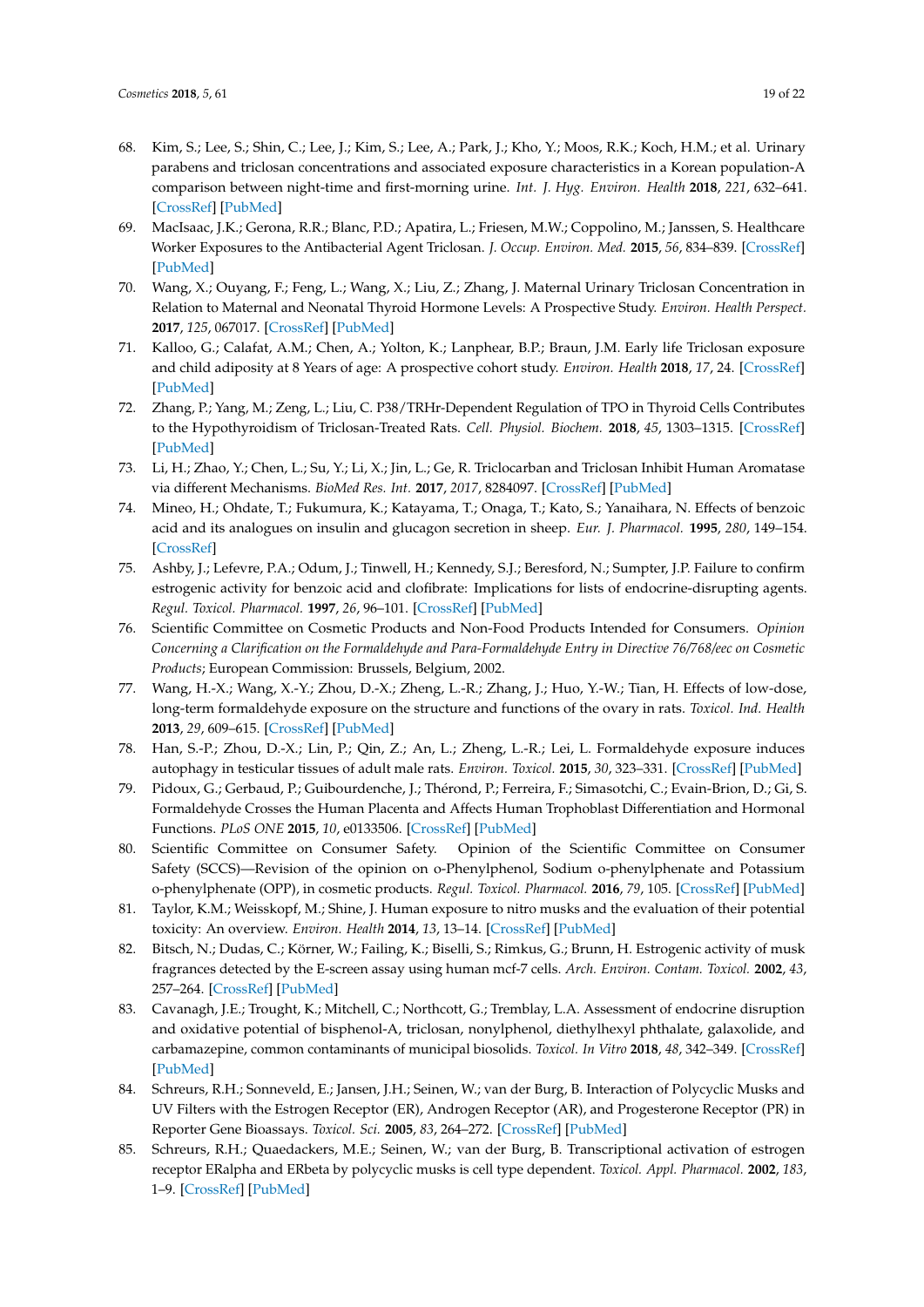- <span id="page-19-0"></span>86. Gibson, E.A.; Siegel, E.L.; Eniola, F.; Herbstman, J.B.; Factor-Litvak, P. Effects of Polybrominated Diphenyl Ethers on Child Cognitive, Behavioral, and Motor Development. *Environ. Res. Public Health* **2018**, *15*, 1636. [\[CrossRef\]](http://dx.doi.org/10.3390/ijerph15081636) [\[PubMed\]](http://www.ncbi.nlm.nih.gov/pubmed/30072620)
- <span id="page-19-1"></span>87. Acir, I.H.; Guenther, K. Endocrine-disrupting metabolites of alkylphenol ethoxylates—A critical review of analytical methods, environmental occurrences, toxicity, and regulation. *Sci. Total Environ.* **2018**, *635*, 1530–1546. [\[CrossRef\]](http://dx.doi.org/10.1016/j.scitotenv.2018.04.079) [\[PubMed\]](http://www.ncbi.nlm.nih.gov/pubmed/29874777)
- <span id="page-19-2"></span>88. Bechi, N.; Ietta, F.; Romagnoli, R.; Jantra, S.; Cencini, M.; Galassi, G.; Serchi, T.; Corsi, I.; Focardi, S.; Paulesu, L. Environmental levels of para-nonylphenol are able to affect cytokine secretion in human placenta. *Environ. Health Perspect.* **2010**, *118*, 427–431. [\[CrossRef\]](http://dx.doi.org/10.1289/ehp.0900882) [\[PubMed\]](http://www.ncbi.nlm.nih.gov/pubmed/20194071)
- <span id="page-19-3"></span>89. Kudo, C.; Wada, K.; Masuda, T.; Yonemura, T.; Shibuya, A.; Fujimoto, Y.; Nakajima, A.; Niwa, H.; Kamisaki, Y. Nonylphenol induces the death of neural stem cells due to activation of the caspase cascade and regulation of the cell cycle. *J. Neurochem.* **2004**, *88*, 1416–1423. [\[CrossRef\]](http://dx.doi.org/10.1046/j.1471-4159.2003.02270.x) [\[PubMed\]](http://www.ncbi.nlm.nih.gov/pubmed/15009642)
- <span id="page-19-4"></span>90. Hong, F.; Wang, Y.; Zhou, Y.; Zhang, Q.; Ge, Y.; Chen, M.; Hong, J.; Wang, L. Exposure to TiO<sub>2</sub> Nanoparticles Induces Immunological Dysfunction in Mouse Testitis. *J. Agric. Food Chem.* **2016**, *64*, 346–355. [\[CrossRef\]](http://dx.doi.org/10.1021/acs.jafc.5b05262) [\[PubMed\]](http://www.ncbi.nlm.nih.gov/pubmed/26720763)
- <span id="page-19-5"></span>91. Frederiksen, H.; Nielsen, O.; Skakkebaek, N.E.; Juul, A.; Andersson, A.M. UV filters analyzed by isotope diluted TurboFlow-LC-MS/MS in urine from Danish children and adolescents. *Int. J. Hyg. Environ. Health* **2017**, *220*, 244–253. [\[CrossRef\]](http://dx.doi.org/10.1016/j.ijheh.2016.08.005) [\[PubMed\]](http://www.ncbi.nlm.nih.gov/pubmed/27637469)
- <span id="page-19-6"></span>92. Fong, H.C.; Ho, J.C.; Cheung, A.H.; Lai, K.P.; Tse, W.K. Developmental toxicity of the common UV filter, benzophenone-2, in zebrafish embryos. *Chemosphere* **2016**, *164*, 413–420. [\[CrossRef\]](http://dx.doi.org/10.1016/j.chemosphere.2016.08.073) [\[PubMed\]](http://www.ncbi.nlm.nih.gov/pubmed/27599007)
- <span id="page-19-7"></span>93. Kinnberg, K.L.; Petersen, G.I.; Albrektsen, M.; Minghlani, M.; Awad, S.M.; Holbech, B.F.; Green, J.W.; Bjerregaard, P.; Holbech, H. Endocrine-disrupting effect of the ultraviolet filter benzophenone-3 in zebrafish, Danio rerio. *Environ. Toxicol. Chem.* **2015**, *34*, 2833–2840. [\[CrossRef\]](http://dx.doi.org/10.1002/etc.3129) [\[PubMed\]](http://www.ncbi.nlm.nih.gov/pubmed/26118430)
- <span id="page-19-8"></span>94. LaPlante, C.D.; Bansal, R.; Dunphy, K.A.; Jerry, D.J.; Vandenberg, L.N. Oxybenzone Alters Mammary Gland Morphology in Mice Exposed During Pregnancy and Lactation. *J. Endocr. Soc.* **2018**, *2*, 903–921. [\[CrossRef\]](http://dx.doi.org/10.1210/js.2018-00024) [\[PubMed\]](http://www.ncbi.nlm.nih.gov/pubmed/30057971)
- <span id="page-19-9"></span>95. Binder, A.M.; Corvalan, C.; Calafat, A.M.; Ye, X.; Mericq, V.; Pereira, A.; Michels, K.B. Childhood and adolescent phenol and phthalate exposure and the age of menarche in Latina girls. *Environ. Health* **2018**, *17*, 32. [\[CrossRef\]](http://dx.doi.org/10.1186/s12940-018-0376-z) [\[PubMed\]](http://www.ncbi.nlm.nih.gov/pubmed/29615064)
- <span id="page-19-10"></span>96. Morrison, G.C.; Bekö, G.; Weschler, C.J.; Schripp, T.; Salthammer, T.; Hill, J.; Andersson, A.M.; Toftum, J.; Clausen, G.; Frederiksen, H. Dermal Uptake of Benzophenone-3 from Clothing. *Environ. Sci. Technol.* **2017**, *51*, 11371–11379. [\[CrossRef\]](http://dx.doi.org/10.1021/acs.est.7b02623) [\[PubMed\]](http://www.ncbi.nlm.nih.gov/pubmed/28858503)
- <span id="page-19-11"></span>97. Krause, M.; Frederiksen, H.; Sundberg, K.; Jørgensen, F.S.; Jensen, L.N.; Nørgaard, P.; Jørgensen, C.; Ertberg, P.; Petersen, J.H.; Feldt-Rasmussen, U.; et al. Maternal exposure to UV filters: Associations with maternal thyroid hormones, IGF-I/IGFBP3 and birth outcomes. *Endocr. Connect.* **2018**, *7*, 334–346. [\[CrossRef\]](http://dx.doi.org/10.1530/EC-17-0375) [\[PubMed\]](http://www.ncbi.nlm.nih.gov/pubmed/29362228)
- <span id="page-19-12"></span>98. Gomez, E.; Pillon, A.; Fenet, H.; Rosain, D.; Duchesne, M.J.; Nicolas, J.C.; Balaguer, P.; Casellas, C. Estrogenic activity of cosmetic components in reporter cell lines: Parabens, UV screens, and musks. *J. Toxicol. Environ. Health A* **2005**, *68*, 239–251. [\[CrossRef\]](http://dx.doi.org/10.1080/15287390590895054) [\[PubMed\]](http://www.ncbi.nlm.nih.gov/pubmed/15799449)
- <span id="page-19-13"></span>99. Klann, A.; Levy, G.; Lutz, I.; Müller, C.; Kloas, W.; Hildebrandt, J.P. Estrogen-like effects of ultraviolet screen 3-(4-methylbenzylidene)-camphor (Eusolex 6300) on cell proliferation and gene induction in mammalian and amphibian cells. *Environ. Res.* **2005**, *97*, 274–281. [\[CrossRef\]](http://dx.doi.org/10.1016/j.envres.2004.07.004) [\[PubMed\]](http://www.ncbi.nlm.nih.gov/pubmed/15589235)
- <span id="page-19-14"></span>100. Erol, M.; Çok, I.; Bostan Gayret, Ö.; Günes, P.; Yigit, Ö.; Sayman, E.; Günes, A.; Çelik, D.S.; Hamilçikan, S.; Altinay, S.; et al. Evaluation of the endocrine-disrupting effects of homosalate (HMS) and 2-ethylhexyl 4-dimethylaminobenzoate (OD-PABA) in rat pups during the prenatal, lactation, and early postnatal periods. *Toxicol. Ind. Health* **2017**, *33*, 775–791. [\[CrossRef\]](http://dx.doi.org/10.1177/0748233717718974) [\[PubMed\]](http://www.ncbi.nlm.nih.gov/pubmed/28879804)
- <span id="page-19-15"></span>101. Schlumpf, M.L.; Durrer, S.; Faass, O.; Ehnes, C.; Fuetsch, M.; Gaille, C.; Henseler, M.; Hofkamp, L.; Maerkel, K.; Reolon, S. Developmental toxicity of UV filters and environmental exposure: A review. *Int. J. Androl.* **2008**, *31*, 144–151. [\[CrossRef\]](http://dx.doi.org/10.1111/j.1365-2605.2007.00856.x) [\[PubMed\]](http://www.ncbi.nlm.nih.gov/pubmed/18194281)
- <span id="page-19-16"></span>102. Zin, S.R.M.; Omar, S.Z.; Khan, N.L.A.; Musameh, N.I.; Das, S.; Kassim, N.M. Effects of genistein on male sprague dawley rats reproductive development. *Biomed. Res.* **2014**, *25*, 391–400.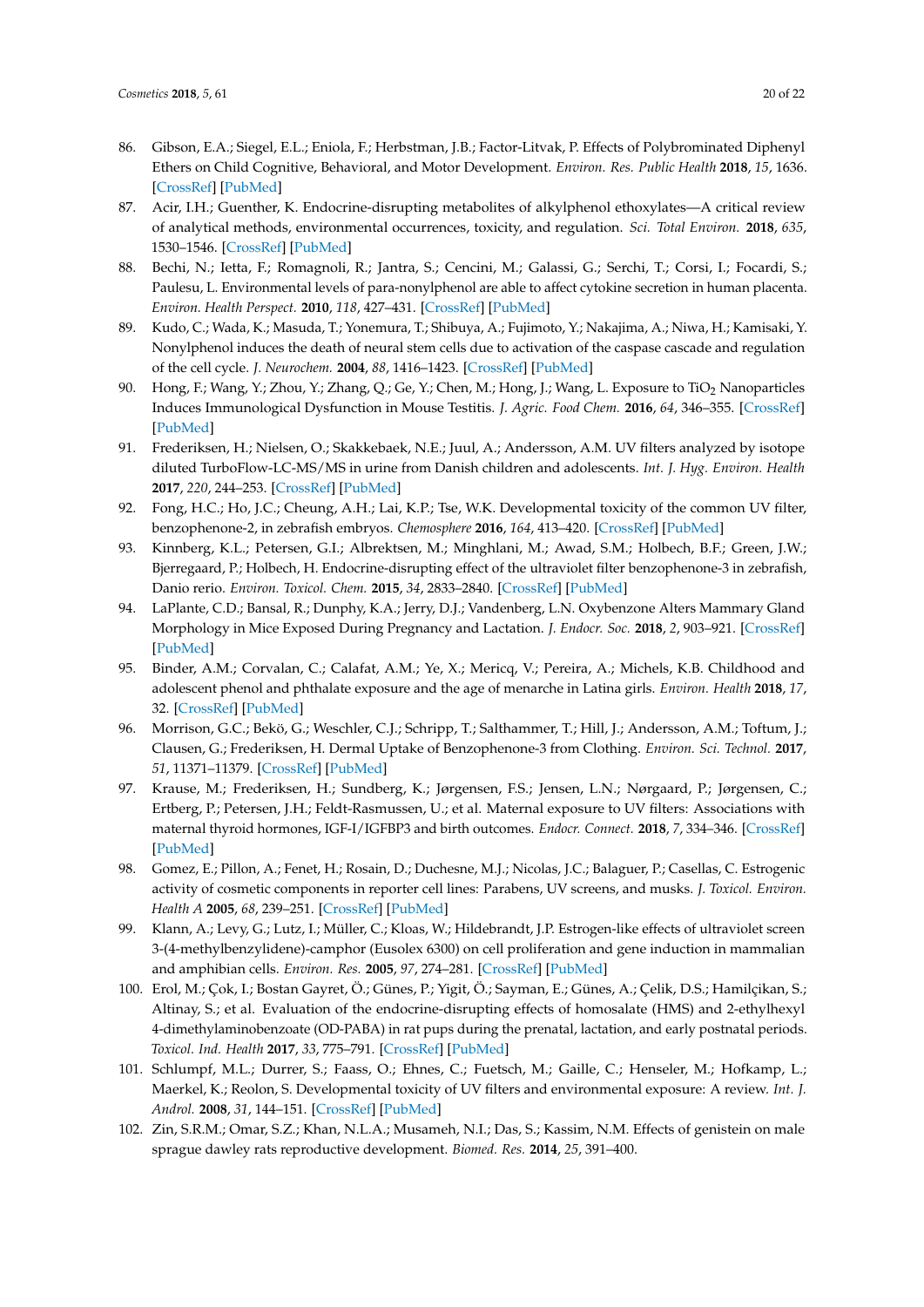- <span id="page-20-0"></span>103. Zin, S.R.M.; Omar, S.Z.; Khan, N.L.A.; Musameh, N.I.; Das, S.; Kassim, N.M. Effects of the phytoestrogen genistein on the development of the reproductive system of Sprague Dawley rats. *Clinics* **2013**, *68*, 253–262. [\[CrossRef\]](http://dx.doi.org/10.6061/clinics/2013(02)OA21)
- <span id="page-20-1"></span>104. Delclos, K.B.; Bucci, T.J.; Lomax, L.G.; Latendresse, J.R.; Warbritton, A.; Weis, C.C.; Newbold, R.R. Effects of dietary genistein exposure during development on male and female CD (Sprague-Dawley) rats. *Reprod. Toxicol.* **2001**, *15*, 647–663. [\[CrossRef\]](http://dx.doi.org/10.1016/S0890-6238(01)00177-0)
- <span id="page-20-2"></span>105. Ball, E.R.; Caniglia, M.K.; Wilcox, J.L.; Overton, K.A.; Burr, M.J.; Wolfe, B.D.; Sanders, B.J.; Wisniewski, A.B.; Wrenn, C.C. Effects of genistein in the maternal diet on reproductive development and spatial learning in male rats. *Horm. Behav.* **2009**, *57*, 313–322. [\[CrossRef\]](http://dx.doi.org/10.1016/j.yhbeh.2009.12.013) [\[PubMed\]](http://www.ncbi.nlm.nih.gov/pubmed/20053350)
- <span id="page-20-3"></span>106. Patisaul, H.B. Endocrine disruption by dietary phyto-oestrogens: Impact on dimorphic sexual systems and behaviours. *Proc. Nutr. Soc.* **2017**, *76*, 130–144. [\[CrossRef\]](http://dx.doi.org/10.1017/S0029665116000677) [\[PubMed\]](http://www.ncbi.nlm.nih.gov/pubmed/27389644)
- <span id="page-20-4"></span>107. Schiller, V.; Wichmann, A.; Kriehuber, R.; Muth-Köhne, E.; Giesy, J.P.; Hecker, M.; Fenske, M. Studying the effects of genistein on gene expression of fish embryos as an alternative testing approach for endocrine disruption. *Comp. Biochem. Physiol. C Toxicol. Pharmacol.* **2013**, *57*, 41–53. [\[CrossRef\]](http://dx.doi.org/10.1016/j.cbpc.2012.09.005) [\[PubMed\]](http://www.ncbi.nlm.nih.gov/pubmed/23017276)
- <span id="page-20-5"></span>108. Grant, P.; Ramasamy, S. An Update on Plant Derived Anti-Androgens. *Int. J. Endocrinol. Metab.* **2012**, *10*, 497–502. [\[CrossRef\]](http://dx.doi.org/10.5812/ijem.3644) [\[PubMed\]](http://www.ncbi.nlm.nih.gov/pubmed/23843810)
- <span id="page-20-6"></span>109. Higa, Y.; Ohkubo, A.; Kitajima, S.; Moriyasu, M.; Kariya, K. Effects of kojic acid on thyroidal functions in rats by single-dose administration and in cultured rat thyroid cells (FRTL-5 cells). *J. Toxicol. Sci.* **2002**, *27*, 423–431. [\[CrossRef\]](http://dx.doi.org/10.2131/jts.27.423) [\[PubMed\]](http://www.ncbi.nlm.nih.gov/pubmed/12533912)
- <span id="page-20-7"></span>110. Ota, Y.; Imai, T.; Onose, J.; Takami, S.; Cho, Y.M.; Hirose, M.; Nishikawa, A. A 55-week chronic toxicity study of dietary administered kojic acid (KA) in male F344 rats. *J. Toxicol. Sci.* **2009**, *34*, 305–313. [\[CrossRef\]](http://dx.doi.org/10.2131/jts.34.305) [\[PubMed\]](http://www.ncbi.nlm.nih.gov/pubmed/19483384)
- <span id="page-20-8"></span>111. Zeng, M.; Zhang, L.; Li, M.; Zhang, B.; Zhou, N.; Ke, Y.; Feng, W.; Zheng, X. Estrogenic Effects of the Extracts from the Chinese Yam (Dioscorea opposite Thunb.) and Its Effective Compounds in Vitro and in Vivo. *Moleculs* **2018**, *23*, 11. [\[CrossRef\]](http://dx.doi.org/10.3390/molecules23020011) [\[PubMed\]](http://www.ncbi.nlm.nih.gov/pubmed/29360751)
- <span id="page-20-9"></span>112. Miyoshi, S.; Pate, J.L.; Palmquist, D.L. Effects of propylene glycol drenching on energy balance, plasma glucose, plasma insulin, ovarian function and conception in dairy cows. *Anim. Reprod. Sci.* **2001**, *68*, 29–43. [\[CrossRef\]](http://dx.doi.org/10.1016/S0378-4320(01)00137-3)
- <span id="page-20-10"></span>113. Kassotis, C.D.; Tillitt, D.E.; Davis, J.W.; Hormann, A.M.; Nagel, S.C. Estrogen and androgen receptor activities of hydraulic fracturing chemicals and surface and ground water in a drilling-dense region. *Endocrinology* **2014**, *155*, 897–907. [\[CrossRef\]](http://dx.doi.org/10.1210/en.2013-1697) [\[PubMed\]](http://www.ncbi.nlm.nih.gov/pubmed/24424034)
- <span id="page-20-11"></span>114. Pop, A.; Kiss, B.; Loghin, F. Endocrine disrupting effects of butylated hydroxyanisole (BHA—E320). *Clujul Med.* **2013**, *86*, 16–20. [\[PubMed\]](http://www.ncbi.nlm.nih.gov/pubmed/26527908)
- <span id="page-20-12"></span>115. Pop, A.; Drugan, T.; Gutleb, A.C.; Lupu, D.; Cherfan, J.; Loghin, F.; Kiss, B. Estrogenic and anti-estrogenic activity of butylparaben, butylated hydroxyanisole, butylated hydroxytoluene and propyl gallate and their binary mixtures on two estrogen responsive cell lines (T47D-Kbluc, MCF-7). *J. Appl. Toxicol.* **2018**, *38*, 944–957. [\[CrossRef\]](http://dx.doi.org/10.1002/jat.3601) [\[PubMed\]](http://www.ncbi.nlm.nih.gov/pubmed/29460325)
- <span id="page-20-13"></span>116. Ghisari, M.; Bonefeld-Jorgensen, E.C. Effects of plasticizers and their mixtures on estrogen receptor and thyroid hormone functions. *Toxicol. Lett.* **2009**, *189*, 67–77. [\[CrossRef\]](http://dx.doi.org/10.1016/j.toxlet.2009.05.004) [\[PubMed\]](http://www.ncbi.nlm.nih.gov/pubmed/19463926)
- 117. Lindsay, R.H.; Hill, J.B.; Gaitan, E.; Cooksey, R.C.; Jolley, R.L. Antithyroid Effects of Coal Derived Pollutants. *J. Toxicol. Environ. Health* **1992**, *37*, 467–481. [\[CrossRef\]](http://dx.doi.org/10.1080/15287399209531686) [\[PubMed\]](http://www.ncbi.nlm.nih.gov/pubmed/1281508)
- <span id="page-20-14"></span>118. Lynch, B.S.; Delzell, E.S.; Bechtel, D.H. Toxicology Review and Risk Assessment of Resorcinol: Thyroid Effects. *Regul. Toxicol. Pharmacol.* **2002**, *36*, 198–210. [\[CrossRef\]](http://dx.doi.org/10.1006/rtph.2002.1585) [\[PubMed\]](http://www.ncbi.nlm.nih.gov/pubmed/12460754)
- <span id="page-20-15"></span>119. Orecchio, S.; Indelicato, R.; Barreca, S. Determination of Selected Phthalates by Gas Chromatography-Mass Spectrometry in Personal Perfumes. *J. Toxicol. Environ. Health A* **2015**, *78*, 1008–1018. [\[CrossRef\]](http://dx.doi.org/10.1080/15287394.2015.1021433) [\[PubMed\]](http://www.ncbi.nlm.nih.gov/pubmed/26262443)
- <span id="page-20-16"></span>120. Calsolaro, V.; Pasqualetti, G.; Niccolai, F.; Caraccio, N.; Monzani, F. Thyroid Disrupting Chemicals. *Int. J. Mol. Sci.* **2017**, *18*, 2583. [\[CrossRef\]](http://dx.doi.org/10.3390/ijms18122583) [\[PubMed\]](http://www.ncbi.nlm.nih.gov/pubmed/29194390)
- <span id="page-20-17"></span>121. Nicolopoulou-Stamati, P.; Hens, L.; Sasco, A.J. Cosmetics as endocrine disruptors: Are they a health risk? *Rev. Endocr. Metab. Disord.* **2015**, *16*, 373–383. [\[CrossRef\]](http://dx.doi.org/10.1007/s11154-016-9329-4) [\[PubMed\]](http://www.ncbi.nlm.nih.gov/pubmed/26825071)
- <span id="page-20-18"></span>122. Hashemipour, M.; Kelishadi, R.; Amin, M.M.; Ebrahim, K. Is there any association between phthalate exposure and precocious puberty in girls? *Environ. Sci. Pollut. Res.* **2018**, *25*, 13589–13596. [\[CrossRef\]](http://dx.doi.org/10.1007/s11356-018-1567-4) [\[PubMed\]](http://www.ncbi.nlm.nih.gov/pubmed/29497942)